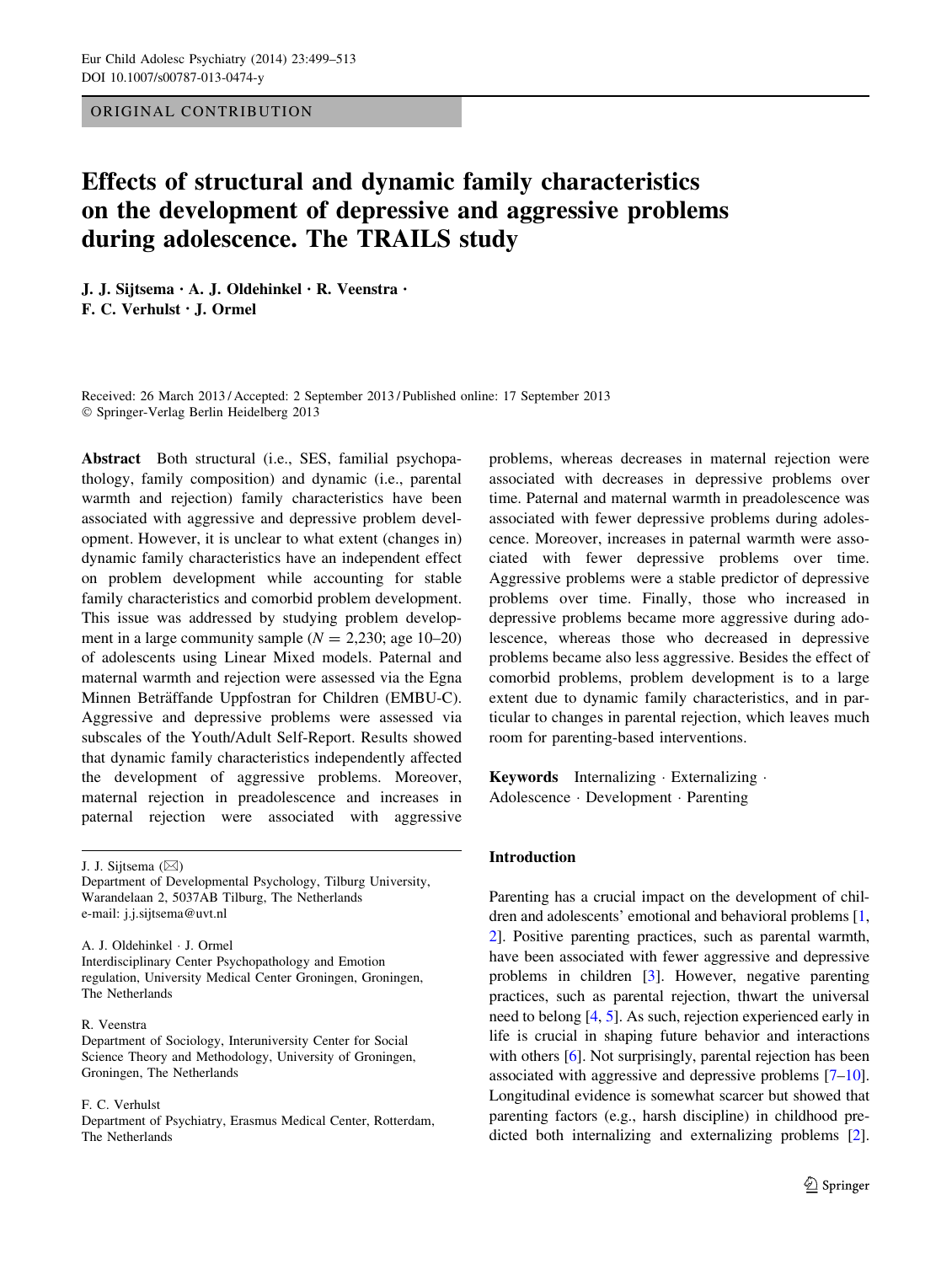Likewise, in a sample of adolescents, Branje and colleagues [\[11](#page-13-0)] reported that a bad parent–child relationship quality (including measures of rejection and neglect) predicted depressive problems 2 years later.

Despite the abundance of studies examining the relationship between parenting and the development of aggressive and depressive problems, there are still several shortcomings in previous studies. First, the role of parenting behaviors should be seen in light of certain structural family characteristics that can have long-lasting and large effects on development [[12,](#page-13-0) [13\]](#page-13-0), and which may seep through into parenting and children's problems. Certain families and children are in a bad 'starting position' related to problem development, such as having a poor socioeconomic status [[14,](#page-13-0) [15](#page-13-0)] or an increased familial vulnerability for problem development [\[7](#page-13-0), [10](#page-13-0), [16–18](#page-13-0)]. These structural factors are often hard to change and do not leave much room for intervention practices. More dynamic factors such as parenting behaviors, however, are more changeable [[19,](#page-13-0) [20](#page-13-0)] and therefore more interesting for practitioners who want to counteract or decrease the development of adolescent aggressive and depressive problems. Therefore, we aim to examine to what extent dynamic family characteristics are independently associated with the development of aggressive and depressive problems during adolescence.

Second, most studies have focused on stable parenting characteristics, without taking changes in parental rejection and warmth into account. However, there is some evidence that changes in parental rejection in childhood can predict externalizing problems over a 3-year time span [\[17](#page-13-0)]. We aim to extend these findings and hypothesize that increases in parental rejection and a lack of warmth are associated with increases in aggressive and depressive problems over time.

Third, there are abundant studies showing strong comorbidity between aggressive and depressive problems [\[21](#page-13-0), [22](#page-13-0)]. For example, Mason et al. [\[23](#page-13-0)] showed that children who reported more externalizing problems (including aggressive problems) at ages 10 and 11 were not only at risk for externalizing problems in young adulthood, but were also more than four times as likely to develop depressive symptoms. However, it is unclear how the development of aggressive problems is associated with the simultaneous development of depressive problems during adolescence, and vice versa. Moreover, given the strong effects of comorbid problem development, it is important to examine whether structural and dynamic family characteristics have an effect on problem development while accounting for this comorbidity.

Fourth, although most studies examined maternal parenting, it is argued that adolescents' externalizing problems are more strongly affected by paternal parenting [[24\]](#page-13-0). With regard to internalizing problems, there is evidence that the mother–child relationship quality is predictive of depressive problems in boys and girls, whereas the father– child relationship quality is only predictive of depressive problems in boys [\[11](#page-13-0)]. However, it is unclear whether maternal and paternal parenting (instead of relationship quality) is differently related to depressive problems. Given the scarce evidence on these differences in parenting, we explored whether paternal and maternal were differently associated with the development of aggressive and depressive problems during adolescence.

Finally, several cross-sectional studies reported gender differences [\[8](#page-13-0), [25–](#page-13-0)[28\]](#page-14-0), but most accounts are unclear on whether gender is related to different relations between parental rejection and the development of behavioral problems. Hence, we formulated no specific hypotheses but merely explored potential gender differences in problem development.

In sum, in the current study we addressed the abovementioned limitations by focusing on the association of structural and dynamic family characteristics with the development of aggressive and depressive problems during adolescence (age 10–20) in a large community sample.

# Method

# Sample

Data were collected in a general population study called TRAILS (TRacking Adolescents' Individual Lives Survey), a large prospective population study of Dutch adolescents with bi- or triennial measurements from age 11 to at least early adulthood [[29–32\]](#page-14-0). Parental informed consent was obtained after the procedures had been fully explained. Detailed information about sample selection and analysis of non-response bias has been reported elsewhere [\[33](#page-14-0)]. The four assessment waves ran from March 2001 to July 2002 (T1), September 2003 to December 2004 (T2), September 2005 to December 2007 (T3), and October 2008 to September 2010 (T4). At T1, 2230 children (mean age  $= 11.09$ ,  $SD = 0.56$  enrolled in the study of whom 2149 (96.4 %; mean age 13.56, SD = 0.53) participated at T2, 1816 (81.4 %; mean age 16.27,  $SD = 0.73$ ) at T3, and 1881 (84.3 %; mean age 19.1, SD = 0.60) at T4.

#### Measures

#### Aggressive and depressive problems

To assess aggressive and depressive problems, we used the Youth Self-Report (YSR) from T1 to T3 and the Adult Self-Report (ASR) at T4 because all respondents were adults during that wave [[34](#page-14-0)]. The YSR and ASR cover behavioral and emotional problems in the past 6 months. Participants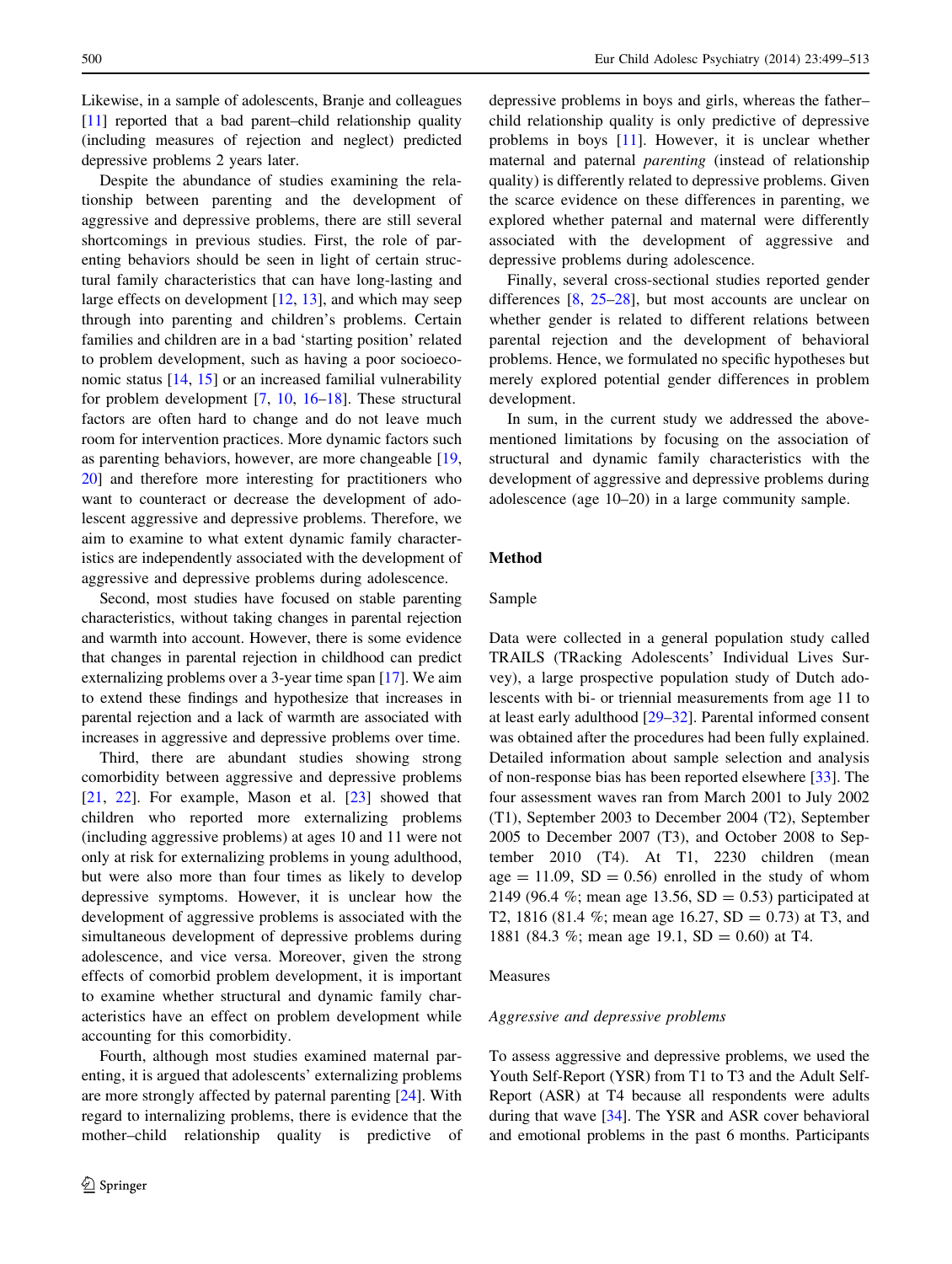responded on a three-point scale  $(0 = true, 1 =$ sometimes or somewhat true,  $2 = \text{very often or true}$ . Good reliability and validity of the American version were confirmed for the Dutch version [[35\]](#page-14-0). The Aggressive Behavior subscale consists of 17 items at T1–T3 ( $\alpha$ 's > 0.80) related to physical aggression, disobedience, and attention seeking. At T4, some items were replaced by others. New items included impatience, easily distressed, and mood swings, whereas items related to damaging possessions and disobedience at school were left out. At T4, the scale consisted of 15 items  $(\alpha = 0.85)$ . The Withdrawn/Depressed subscale consists of eight items at T1-T3 ( $\alpha$ 's  $\geq$  0.64) and includes items such as being unhappy and preferring to be alone. At T4, four items related to making and keeping friends, cross-sex relationships, getting along with others, and being liked were added. At the same time items related to shyness, being unhappy, and passive behavior were left out. The scale at T4 thus consisted of nine items ( $\alpha = 0.76$ ).

## Socioeconomic status (SES)

Socioeconomic status consisted of education of mother and father, occupation of mother and father, and family income at T1. Parent reports were used to assess SES. Education consisted of five levels ranging from elementary education to university. Occupation was determined using the International Standard Classification of Occupations and classified into nine levels [[10\]](#page-13-0). Family income was assessed on a nine-point scale (1 = less than  $\epsilon$ 680 per month to 9 = more than  $\epsilon$  3587 per month). All five items were standardized and subsequently averaged to form a continuous scale ( $\alpha = 0.84$ ).

## Family composition

At T1, parents were interviewed about their family situation. Parents could indicate whether they were divorced, lived in a single-parent household, or whether the child had a step-parent. These three measures were combined into a dichotomous family composition measure, indicating whether one or more of these situations were applicable  $(0 = two-parent$  household,  $1 = other$ ). Based on parent and child reports at T2, T3, and T4, we constructed a variable that indicated whether parents were divorced between T1 and T4. We used this information to construct a dummy to assess 'change in family composition between T1–T4' that indicated whether family composition had changed (coded 1) or remained stable (coded 0).

## Familial vulnerability

Familial vulnerability with respect to depression, anxiety, substance abuse, antisocial behavior, and psychoses was

measured via the Brief TRAILS Family History Interview [\[36](#page-14-0)], administered during the parent interview at T1. Each syndrome was introduced by a vignette describing its main symptoms and followed by a series of questions to assess lifetime occurrence, professional treatment, and medication use. The scores for substance abuse and antisocial behavior were used to construct a familial loading for externalizing disorder. The scores for depression and anxiety disorder were used to construct a loading for internalizing disorder. For each syndrome, parents were assigned to any of the categories  $[(0 = (probably) not, 1 = (probably) yes,$  $2 = yes$  and treatment/medication (substance abuse, depression, and anxiety) or picked up by police (antisocial behavior)]. Subsequently, familial loadings were calculated according to the scores for both parents, for the domains of externalizing and internalizing disorders separately. As outlined by Veenstra et al. [\[37](#page-14-0)], the construction of a familial vulnerability index was based on Kendler et al.'s [\[16](#page-13-0)] study, who found evidence for two genetic common factors: one externalizing and one internalizing. We used the path coefficients found in Kendler et al.'s study as regression coefficients in our own analysis. The scores for substance abuse and antisocial behavior were used to construct a familial vulnerability index for externalizing disorder. The regression coefficient for substance abuse was constructed as the mean of the path coefficients for alcohol dependence (0.58) and other drug abuse or dependence (0.65). The regression coefficient for antisocial behavior was constructed as the mean of the path coefficients for adult antisocial behavior (0.56) and conduct disorder (0.37). The scores for depression and anxiety disorder were used to construct a familial vulnerability index for internalizing disorder. The regression coefficient for depression was 0.54. The regression coefficient for anxiety was constructed as the mean of the path coefficients for generalized anxiety disorder (0.53) and phobia (0.33). The following regression equations were used: familial loading for externalizing disorder  $= 0.61$  (substance abuse mother  $+$  substance abuse father)  $+$  0.47 (antisocial mother  $+$  antisocial father); familial loading for internalizing disorder  $= 0.54$  (depression mother  $+$ depression father)  $+ 0.43$  (anxiety mother  $+$  anxiety father).

#### Perceived parenting

To assess the perception of parental warmth and rejection by respondents, we used part of the Egna Minnen Beträffande Uppfostran (Memories of My Upbringing) for Children (EMBU-C) [[38\]](#page-14-0) at T1 and T4. The original EMBU-C contained 81 items. Markus et al. [\[38](#page-14-0)] also developed a shorter version, which we used. At T1 the EMBU-C contains three scales on parenting (also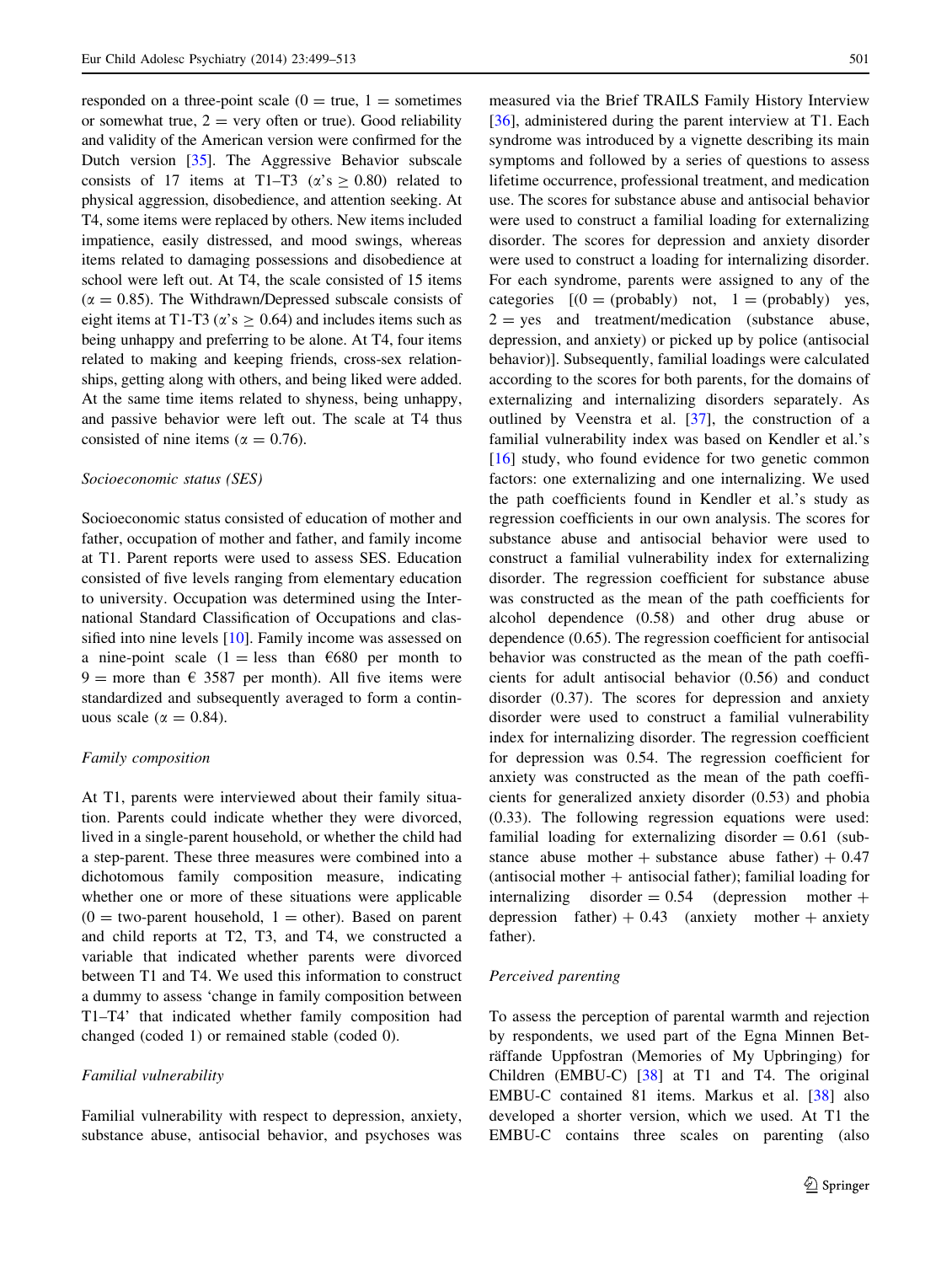overprotection). Respondents could rate items in the EMBU-C as  $1 = no$ , never,  $2 = yes$ , sometimes,  $3 = yes$ , often, or  $4 = \text{yes}$ , almost always. In the current study, we only used the warmth and rejection scales because these were assessed at both waves. At T1, the parental warmth contained 18 items for fathers ( $\alpha = 0.91$ ) and mothers  $(\alpha = 0.91)$ . Scales on parental warmth included items related to affection, love and interest of the parents as perceived by the child. The scale for rejection contained 12 items with an internal consistency of 0.84 for fathers and 0.83 for mothers. Rejection was characterized by hostility, punishment (physical, abusive), derogation, and blaming of subject (''Do your parents sometimes punish you even though you haven't done anything wrong?''). At T4, we used a shortened version of the EMBU-C. Parental warmth was assessed via four items, with high internal validity for fathers ( $\alpha = 0.88$ ) and mothers ( $\alpha = 0.86$ ). Parental rejection was also assessed with four items with moderate internal validity for fathers ( $\alpha = 0.70$ ) and mothers  $(\alpha = 0.67)$ . We calculated change scores by subtracting the T1 warmth and rejection scores from their respective T4 scores.

## Analysis

Means and standard deviations were calculated for structural and dynamic family characteristics, and aggressive and depressive problems for all four waves, when applicable. Furthermore, we calculated correlations between all continuous study variables. Subsequently, we examined the longitudinal effect of parental rejection on the development of aggressive and depressive problems during adolescence. To this end, we used Linear Mixed models (LMM) [[39–41\]](#page-14-0) in IBM SPSS Statistics 19.0, which allows for the estimation of fixed and random effects that adjust for the dependencies in the data (i.e., repeated measures from the same individual are dependent). Assessment wave was used as measure of time and its covariance structure was defined as autoregressive for the prediction of aggressive problems, indicating higher correlations between measures that are closer in time. A diagonal covariance structure was defined for the prediction of depressive problems. This means that the covariance was assessed separately for each wave. Age 10 was set at zero, to facilitate easier interpretation of the estimated effects. The continuous independent variables were standardized to a mean of zero and a standard deviation of one to facilitate the ease of interpreting the interaction effects. All parameters and standard errors were estimated using maximum likelihood algorithms.

In the LMM analyses, we used gender and structural (i.e., two-parent family, change in family composition, SES, familial loading psychopathology) and dynamic (i.e., paternal and maternal warmth and rejection and change in warmth and rejection) family characteristics to predict the development of aggressive and depressive problems separately. In the first step, in model 1, we estimated a growth model in which we determined what part of the variance in problem development could be attributed to within- and between-individual differences. The covariance structure was defined as variance components to allow for the estimation of the variances of the intercepts and slopes [\[41](#page-14-0)]. We added a random term for all individuals to indicate that there was some non-zero covariance between the observations of aggressive and depressive problems within the same individual. Moreover, we estimated the amount of between-subject variance in the model and included an intercept associated with each individual. Age was inserted as a predictor of differences between individuals as well as a random effect to account for changes within individuals over time. We also added a quadratic effect of age to examine whether a nonlinear development of aggressive and depressive problems would fit the data better than a linear development.

In the second model, we added gender and the structural family characteristics to the model. Gender, family composition (ref  $=$  two parent family), and change in family composition between  $T1$  and  $T4$  (ref = no change) were considered as categorical fixed factors. Familial psychopathology loadings and SES were added as fixed continuous covariates. Furthermore, interactions with age were added to this model, to examine how gender and the structural family characteristics were related to the development of aggressive and depressive problems. In model 3, we included fixed effects of parental rejection and warmth and the change in parental rejection and warmth as well as their interactions with age. We also examined whether interactions with quadratic functions of age would improve model fit significantly. In model 4, we estimated structural and dynamic family characteristics simultaneously. Finally, in model 5 we controlled for the comorbid development of depressive and aggressive problems, respectively. All models presented in Table [3](#page-6-0) and [4](#page-9-0) significantly fitted the data better than the previous model(s) based on the  $-2$  log-likelihood comparisons.

Significant interactions between age and structural and dynamic family characteristics and comorbid problem development were depicted using the predicted fixed values based on the Linear Mixed models. For ease of interpretation, categories for low, average, and high values of the moderator were computed based on the standardized scores.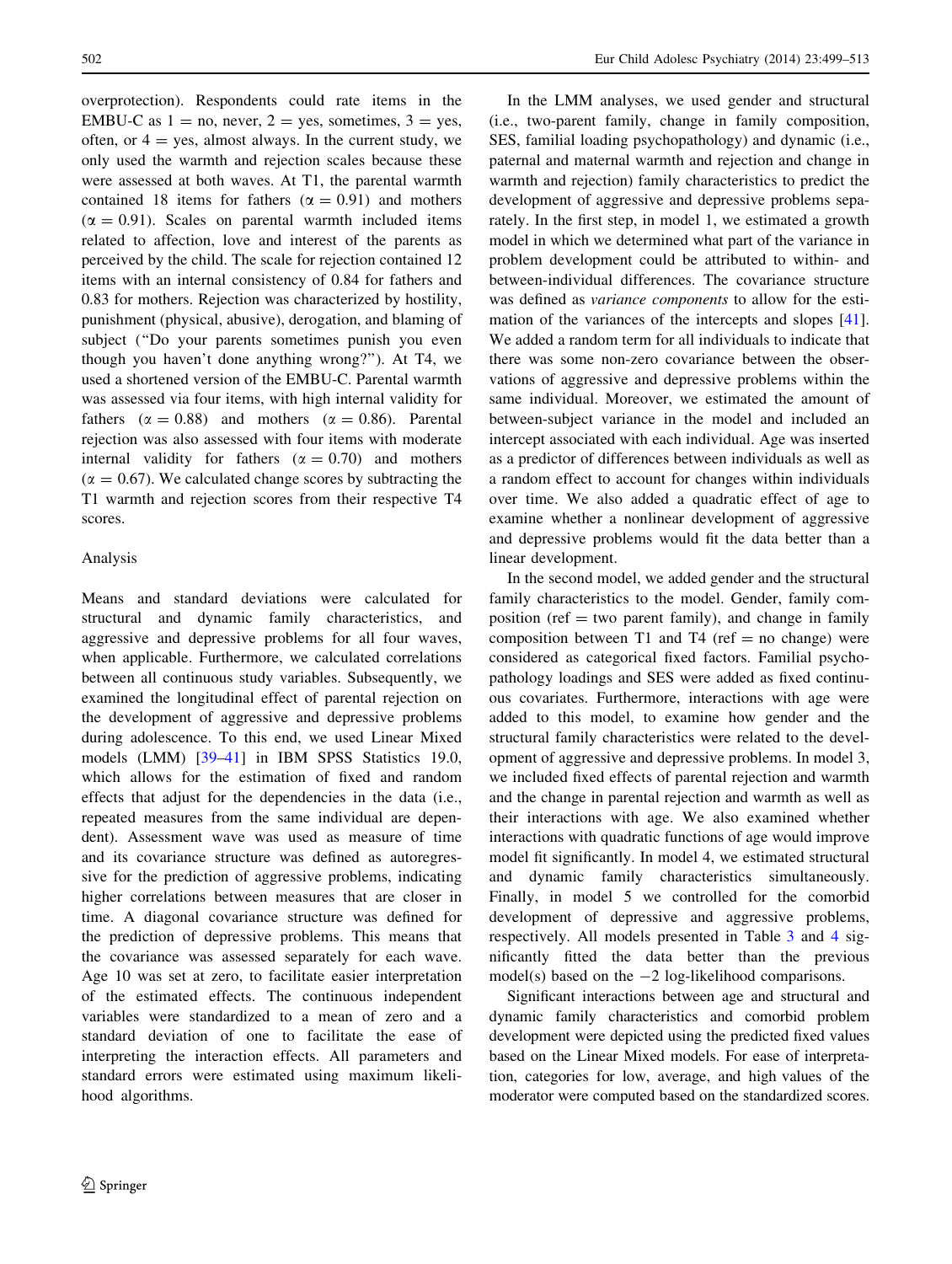## Results

Table 1 shows the means and standard deviations of the study variables. Both aggressive and depressive problems remained rather stable during the first three waves, but showed a strong drop at the fourth wave. Moreover, average parental warmth and rejection remained relatively stable from the first to the fourth wave. In Table [2](#page-5-0) correlations between study variables are reported. In general, lower SES was associated with more aggressive and depressive problems. Family loadings of internalizing problems were positively associated with depressive problems, but not at T3. Family loadings of externalizing problems were positively associated with both aggressive and depressive problems at all waves, but not at T1. Paternal and maternal rejection was positively associated with aggressive and depressive problems, whereas paternal and maternal warmth was negatively associated with aggressive and depressive problems. Aggressive and depressive problems were positively associated at each wave. From preadolescence to late adolescence, higher scores on aggressive problems were thus associated with higher concurrent scores on depressive problems.

## Linear mixed models: aggressive problems

Table [3](#page-6-0) shows the maximum likelihood estimates and standard errors of the LMM analyses with aggressive problems as the dependent variable. Model 1 shows the fixed and random effects of the quadratic growth model. Boys at age 10 scored on average 0.34 on aggressive problems, whereas girls scored significantly lower with  $(0.340-0.072 = 0.27)$  at age 10. Significant age effects showed that the development of aggressive behavior showed a quadratic shape, with an initial increase in preand early adolescence followed by a decrease later in adolescence. For boys, this decrease started already in early adolescence and then followed a steep decline, whereas for girls it started in middle adolescence and followed a slower decline.

The random effects describe effects related to the repeated measures over time (i.e., AR1 diagonal and AR1 rho). The first constitutes the variance of the random errors, which was estimated at 0.039. The second parameter describes the correlation of adjacent errors over time, suggesting that the adjacent errors have a correlation of 0.25. That is, errors associated within the same adolescent at adjacent time points were correlated positively. The variance of the intercepts shows that there was significant variation between respondents in initial levels of aggression. Moreover, there was also significant variation in changes (i.e., the slope) in aggressive problems, as indicated by the variance in age.

Table 1 Distribution of gender and family composition and means, standard deviations, and ranges of structural and dynamic family characteristics and aggressive and depressive problems

|                                            | Percentage        | Range         | Ν     |
|--------------------------------------------|-------------------|---------------|-------|
| Gender (girl)                              | 51.3%             | Ē,            | 2,142 |
| Two-parent family T1                       | 76.8%             |               | 2,142 |
| Change in family composition<br>$T1-T4$    | $8.2 \%$          |               | 2,230 |
|                                            | Mean (SD)         |               |       |
| Socioeconomic status                       | $-0.03$<br>(0.78) | $1.94 - 1.73$ | 2,108 |
| Familial loading: internalizing            | 0.55(0.80)        | $0.00 - 3.88$ | 2,079 |
| Familial loading: externalizing            | 0.14(0.42)        | $0.00 - 4.32$ | 2,085 |
| Perceived paternal rejection T1            | 1.48(0.34)        | 1.00-3.59     | 2,141 |
| Perceived maternal rejection T1            | 1.48(0.33)        | $1.00 - 3.94$ | 2,194 |
| Perceived paternal warmth T1               | 3.15 (0.56)       | $1.00 - 4.00$ | 2,143 |
| Perceived maternal warmth T1               | 3.28(0.50)        | 1.06-4.00     | 2,195 |
| Perceived paternal rejection T4            | 1.48(0.47)        | 1.00–4.00     | 1,505 |
| Perceived maternal rejection T4            | 1.43(0.43)        | 1.00–4.00     | 1,581 |
| Perceived paternal warmth T4               | 3.00(0.84)        | 1.00–4.00     | 1,505 |
| Perceived maternal warmth T4               | 3.31 (0.70)       | 1.00–4.00     | 1,579 |
| Difference paternal rejection<br>$(T4-T1)$ | 0.00(0.52)        | $2.22 - 3.00$ | 1,485 |
| Difference maternal rejection<br>$(T4-T1)$ | $-0.05$<br>(0.47) | $2.82 - 2.82$ | 1,565 |
| Difference paternal warmth<br>$(T4-T1)$    | $-0.17$<br>(0.87) | $2.83 - 2.56$ | 1,486 |
| Difference maternal warmth<br>$(T4-T1)$    | 0.02(0.72)        | $2.83 - 2.22$ | 1,564 |
| Aggressive problems                        |                   |               |       |
| T1 (age $10-12$ )                          | 0.31(0.25)        | $0.00 - 1.41$ | 2,191 |
| T <sub>2</sub> (age 12–15)                 | 0.31(0.24)        | $0.00 - 1.53$ | 2,092 |
| T3 (age $15-18$ )                          | 0.31(0.23)        | $0.00 - 1.47$ | 1,660 |
| T4 (age 18-21)                             | 0.24(0.26)        | $0.00 - 1.60$ | 1,696 |
| Depressive problems                        |                   |               |       |
| T1 (age $10-12$ )                          | 0.34(0.29)        | $0.00 - 1.63$ | 2,187 |
| T2 (age $12-15$ )                          | 0.34(0.30)        | $0.00 - 1.88$ | 2,092 |
| T3 (age $15-18$ )                          | 0.37(0.32)        | $0.00 - 1.75$ | 1,658 |
| T4 (age 18-21)                             | 0.23(0.27)        | $0.00 - 1.67$ | 1,696 |

Next, we examined the effects of structural family characteristics on aggressive problems in model 2. Interactions with age showed that participants from families with two biological parents at T1 and those who experienced no change in family composition between T1 and T4 decreased in aggressive problems over time, as indicated by the significant *age x two parent family* and *age x*  $\Delta$ family composition T1–T4 interactions. Moreover, the negative interaction with SES shows that socioeconomic status was associated with decreases in aggressive problems (see Fig. [1](#page-7-0)). In particular, higher SES was associated with fewer aggressive problems during adolescence.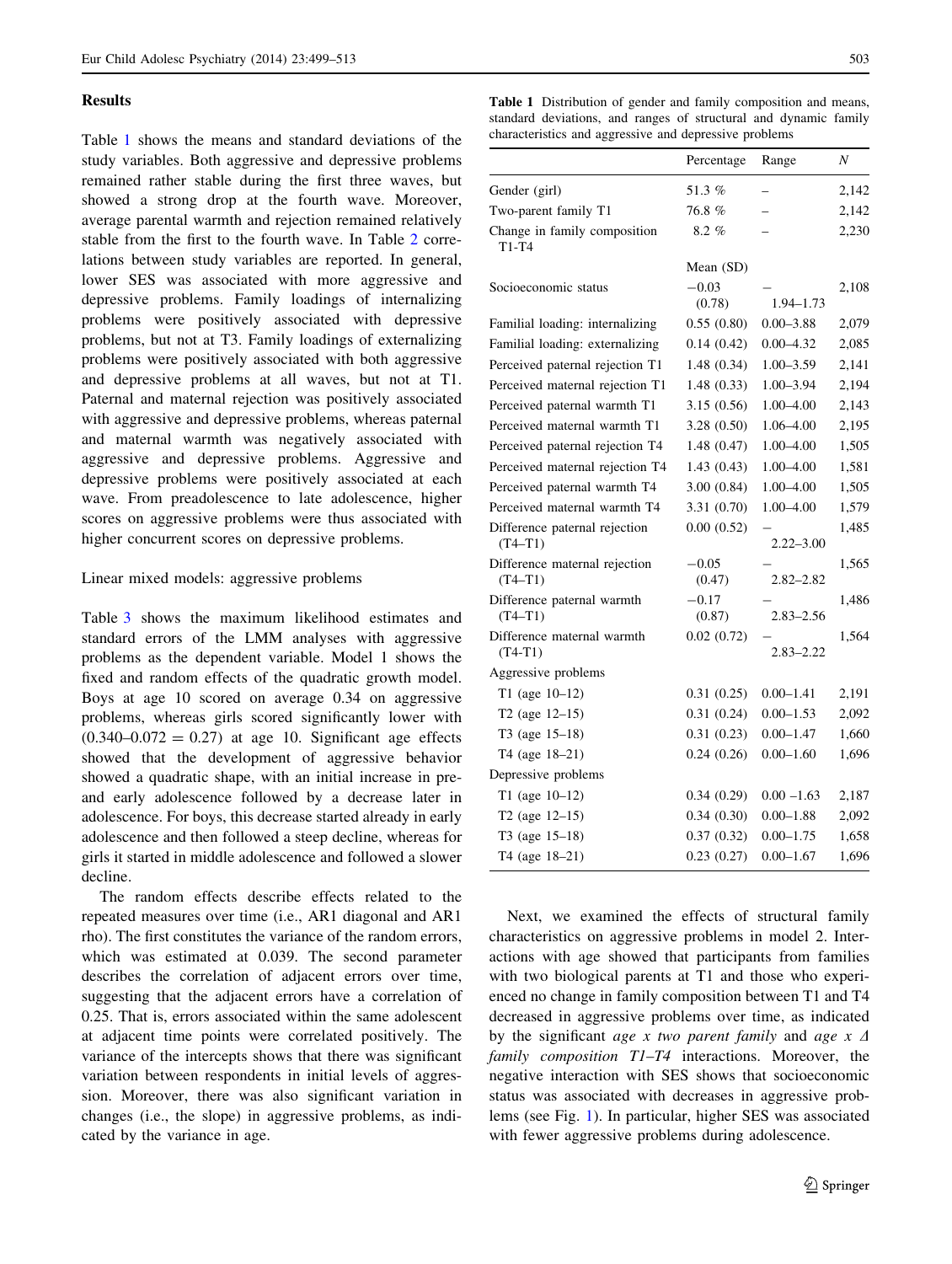<span id="page-5-0"></span>

| $\mathbf{c}$             | 3                | 4                                                                              | 5              | $\circ$     | 7                                                                 | ${}^{\circ}$                                                                     | ٥              | $\overline{10}$               | $\equiv$      |                                    | $\overline{1}$                                                                                     | 15                                                                                                                                                     | $\overline{16}$                                                                        | $\overline{17}$                                                                              | 18                                                   | $\overline{19}$                                        | $\Omega$                     | $\overline{z}$ | 22   |
|--------------------------|------------------|--------------------------------------------------------------------------------|----------------|-------------|-------------------------------------------------------------------|----------------------------------------------------------------------------------|----------------|-------------------------------|---------------|------------------------------------|----------------------------------------------------------------------------------------------------|--------------------------------------------------------------------------------------------------------------------------------------------------------|----------------------------------------------------------------------------------------|----------------------------------------------------------------------------------------------|------------------------------------------------------|--------------------------------------------------------|------------------------------|----------------|------|
|                          |                  |                                                                                |                |             |                                                                   |                                                                                  |                |                               |               |                                    |                                                                                                    |                                                                                                                                                        |                                                                                        |                                                                                              |                                                      |                                                        |                              |                |      |
| $-0.9$                   |                  |                                                                                |                |             |                                                                   |                                                                                  |                |                               |               |                                    |                                                                                                    |                                                                                                                                                        |                                                                                        |                                                                                              |                                                      |                                                        |                              |                |      |
| 0.25<br>ក្នុ             |                  |                                                                                |                |             |                                                                   |                                                                                  |                |                               |               |                                    |                                                                                                    |                                                                                                                                                        |                                                                                        |                                                                                              |                                                      |                                                        |                              |                |      |
| io-<br>$-03$             | $-0.2$           |                                                                                |                |             |                                                                   |                                                                                  |                |                               |               |                                    |                                                                                                    |                                                                                                                                                        |                                                                                        |                                                                                              |                                                      |                                                        |                              |                |      |
| 0.02<br>$-0.5$           | 0.01             | 0.68                                                                           |                |             |                                                                   |                                                                                  |                |                               |               |                                    |                                                                                                    |                                                                                                                                                        |                                                                                        |                                                                                              |                                                      |                                                        |                              |                |      |
| $-0.9$                   | 0.00             | $\overline{5}$                                                                 | e              |             |                                                                   |                                                                                  |                |                               |               |                                    |                                                                                                    |                                                                                                                                                        |                                                                                        |                                                                                              |                                                      |                                                        |                              |                |      |
| 0.07<br>°″ –             | 0.04             | 0.19                                                                           | 35             | 0.58        |                                                                   |                                                                                  |                |                               |               |                                    |                                                                                                    |                                                                                                                                                        |                                                                                        |                                                                                              |                                                      |                                                        |                              |                |      |
| $-02$<br>0.15            |                  | $-35$                                                                          | $\ddot{c}$     |             | 큐                                                                 |                                                                                  |                |                               |               |                                    |                                                                                                    |                                                                                                                                                        |                                                                                        |                                                                                              |                                                      |                                                        |                              |                |      |
| $-02$<br>0.13            | $\overline{c}$ . | ក្ន                                                                            | 34             | $-0.9$      | $-15$                                                             | 0.79                                                                             |                |                               |               |                                    |                                                                                                    |                                                                                                                                                        |                                                                                        |                                                                                              |                                                      |                                                        |                              |                |      |
| र<br>न<br>$\frac{12}{1}$ | ິີ່              | $-14$                                                                          | $\ddot{=}$     | $-43$       | $-25$                                                             | 0.28                                                                             | 0.20           |                               |               |                                    |                                                                                                    |                                                                                                                                                        |                                                                                        |                                                                                              |                                                      |                                                        |                              |                |      |
| $-0$<br>$\Xi$            |                  | $-17$                                                                          | នុ             |             | $-36$                                                             | 0.28                                                                             | 0.28           | 0.92                          |               |                                    |                                                                                                    |                                                                                                                                                        |                                                                                        |                                                                                              |                                                      |                                                        |                              |                |      |
| 0.03<br>$-5$             | 0.03             | $-45$                                                                          | 33             |             | 0.40                                                              | 0.14                                                                             | 0.09           |                               | $\frac{5}{1}$ |                                    |                                                                                                    |                                                                                                                                                        |                                                                                        |                                                                                              |                                                      |                                                        |                              |                |      |
| 0.05<br>$-50$            | 0.06             | $-32$                                                                          | $\frac{4}{5}$  | $rac{4}{3}$ | 0.74                                                              | 0.08                                                                             | 0.12           | $\frac{13}{1}$                | $-20$         | 6.60                               |                                                                                                    |                                                                                                                                                        |                                                                                        |                                                                                              |                                                      |                                                        |                              |                |      |
| $-0.3$<br>0.02           | $-0.7$           | 0.10                                                                           | $\overline{5}$ |             | $-17$                                                             | $-35$                                                                            | $\frac{3}{2}$  | $\overline{\phantom{0}}^{80}$ |               |                                    |                                                                                                    |                                                                                                                                                        |                                                                                        |                                                                                              |                                                      |                                                        |                              |                |      |
| 0.00<br>$\frac{8}{1}$    | 0.00             | 0.01                                                                           | 0.05           |             | $\overline{5}$                                                    | $-29$                                                                            | $-37$          | 6.47                          | 0.68          |                                    |                                                                                                    |                                                                                                                                                        |                                                                                        |                                                                                              |                                                      |                                                        |                              |                |      |
| 0.04<br>ट<br>।           | 0.04             | 0.36                                                                           | $\mathbf{5}$   |             | 0.12                                                              | $-20$                                                                            | $\overline{a}$ | $-0.8$                        |               |                                    |                                                                                                    |                                                                                                                                                        |                                                                                        |                                                                                              |                                                      |                                                        |                              |                |      |
| 0.04<br>ತ್ತ್<br>i        | 0.08             | 0.19                                                                           | 0.22           | 0.19        | 0.16                                                              | 류                                                                                | $\frac{2}{1}$  | 큐                             |               |                                    |                                                                                                    |                                                                                                                                                        |                                                                                        |                                                                                              |                                                      |                                                        |                              |                |      |
| 0.02<br>$\frac{3}{1}$    | 0.10             | 0.13                                                                           | 0.13           |             | 0.26                                                              | $-0.7$                                                                           | ъ.<br>Т        | $\overline{H}$                |               |                                    |                                                                                                    |                                                                                                                                                        |                                                                                        |                                                                                              |                                                      |                                                        |                              |                |      |
| 0.05<br>ິີ່              | 0.09             | 14                                                                             | 517            |             | 0.34                                                              | $\frac{5}{1}$                                                                    |                | ុភ្ន                          |               |                                    |                                                                                                    |                                                                                                                                                        |                                                                                        |                                                                                              | 51                                                   |                                                        |                              |                |      |
| 0.07<br>$-0.5$           | 0.03             | $\overline{0.30}$                                                              | 0.32           | 0.08        | 0.08                                                              | $\frac{9}{1}$                                                                    | -17            | <u>ခုံ</u>                    | 류             |                                    |                                                                                                    |                                                                                                                                                        |                                                                                        |                                                                                              |                                                      | $\overline{50}$                                        |                              |                |      |
| 0.07<br>$-03$            | 0.05             | 0.19                                                                           | 0.19           | 0.14        | 0.12                                                              | $\frac{4}{1}$                                                                    | ه.<br>-        | $-13$                         | $-14$         |                                    |                                                                                                    |                                                                                                                                                        |                                                                                        |                                                                                              |                                                      |                                                        | 0.43                         |                |      |
| 0.04<br>$-0.8$           | 0.05             | <b>0.15</b>                                                                    | $\overline{1}$ | 0.18        | 0.20                                                              | $-12$                                                                            | ره-<br>1       | <u>ส</u>                      | <u>ีลุ</u>    |                                    |                                                                                                    |                                                                                                                                                        |                                                                                        |                                                                                              |                                                      | 0.34                                                   | 0.32                         | 0.52           |      |
| 0.07<br>-07              | 0.05             | Ξ                                                                              | 0.13           | 0.21        | 0.23                                                              | 쿠                                                                                | ۹.             | កុ                            | $-23$         | $\Xi$                              |                                                                                                    |                                                                                                                                                        |                                                                                        |                                                                                              |                                                      |                                                        | 0.26                         | 0.38           | 0.54 |
|                          |                  |                                                                                |                |             |                                                                   |                                                                                  |                |                               |               |                                    |                                                                                                    |                                                                                                                                                        |                                                                                        |                                                                                              |                                                      |                                                        |                              |                |      |
|                          |                  | $-06$<br>$-04$<br>Correlations in bold were significant at $p < 0.01$<br>0.016 |                |             | $-12$<br>$-37$<br>0.78<br>$-34$<br>$-16$<br>$-16$<br>0.28<br>0.33 | SES Socioeconomic Status; INT Internalizing problems; EXT Externalizing problems |                | $-06$                         | $-30$         | $-3.2$<br>$-1.7$<br>$-1.7$<br>0.71 | 0.15<br>$-16$<br>$-38$<br>0.19<br>$\ddot{H}$<br>0.03<br>$rac{8}{1}$<br>0.07<br>류<br>$\overline{c}$ | 0.15<br>$-18$<br>0.19<br>0.12<br>$\frac{5}{1}$<br>$\frac{13}{1}$<br>$-0$<br>$\overline{0.10}$<br>$\overline{5}$<br>$\overline{c}$ .<br>$\overline{13}$ | $-12$<br>$-13$<br>$-16$<br>0.04<br>$-0.03$<br>$-0.3$<br>$\frac{12}{1}$<br>0.03<br>0.64 | $\frac{4}{1}$<br>$-0.4$<br>$-12$<br>$-15$<br>0.02<br>$-0.05$<br>$\frac{1}{2}$<br>$rac{8}{1}$ | 0.45<br>0.32<br>0.25<br>6.46<br>0.16<br>0.20<br>0.20 | 0.24<br>0.27<br>0.40<br>0.23<br>0.37<br>$\overline{5}$ | 0.19<br>0.22<br>0.28<br>0.34 | 0.56<br>0.28   |      |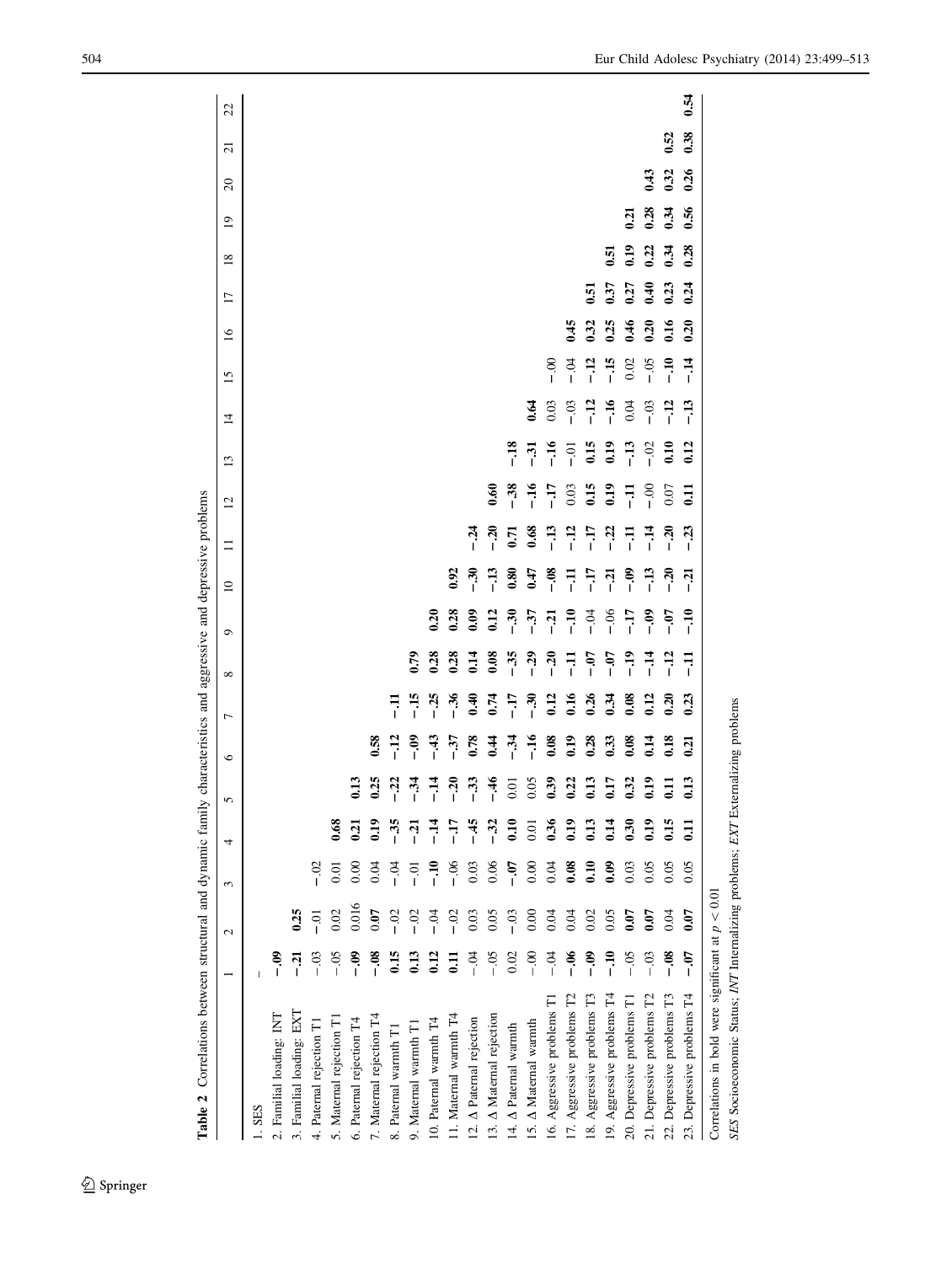<span id="page-6-0"></span>

| Table 3 Linear mixed models of structural and dynamic family characteristics on aggressive problems |                                       |                          |                             |                          |                          |
|-----------------------------------------------------------------------------------------------------|---------------------------------------|--------------------------|-----------------------------|--------------------------|--------------------------|
|                                                                                                     | (SE)<br>Estimate<br>Model 1           | Estimate (SE)<br>Model   | Estimate (SE)<br>3<br>Model | Estimate (SE)<br>Model 4 | Estimate (SE)<br>Model 5 |
| Fixed effects                                                                                       |                                       |                          |                             |                          |                          |
| Intercept                                                                                           | $0.340(0.008)$ ***                    | $0.369$ $(0.023)$ ***    | $0.328(0.010)$ ***          | $0.332(0.026)$ ***       | $0.338(0.024)$ ***       |
| Age                                                                                                 | 0.005(0.004)                          | $0.014(0.005)$ **        | 0.005(0.004)                | $0.017(0.006)$ **        | 0.010(0.005)             |
| Age squared                                                                                         | $-0.002(0.000)$ ***                   | $-0.002(0.000)$ ***      | $-0.002$ (0.000)***         | $-0.002$ (0.000)***      | $-0.001(0.000)$ **       |
| <b>F</b>                                                                                            | $-0.072(0.011)$ ***                   | $-0.073$ (0.012)***      | $-0.054(0.013)$ ***         | $-0.054(0.013)$ ***      | $-0.057(0.012)$ ***      |
| Depressive problems                                                                                 | $\begin{array}{c} \hline \end{array}$ | $\overline{1}$           | $\overline{\phantom{a}}$    | $\overline{1}$           | $0.091(0.006)$ ***       |
| Structural family characteristics                                                                   |                                       |                          |                             |                          |                          |
| Two-parent family                                                                                   |                                       | $-0.025(0.013)$          |                             | $-0.012(0.017)$          | $-0.015(0.015)$          |
| Change in family composition T1-T4                                                                  |                                       | $-0.010(0.018)$          | $\overline{\phantom{a}}$    | 0.003(0.020)             | 0.002(0.018)             |
| Socioeconomic status (SES)                                                                          | -1                                    | $-0.003$ $(0.005)$       | $\overline{1}$              | $0.013(0.006)$ *         | $0.010(0.006)$ *         |
| Familial loading: externalizing problems                                                            |                                       | 0.004(0.006)             | $\blacksquare$              | 0.012(0.008)             | $0.008$ $(0.007)$        |
| Dynamic family characteristics                                                                      |                                       |                          |                             |                          |                          |
| Paternal rejection                                                                                  |                                       | $\mathbf{I}$             | $0.043(0.012)$ ***          | $0.045(0.012)$ ***       | $0.039(0.011)$ **        |
| Maternal rejection                                                                                  |                                       |                          | $0.065(0.012)$ ***          | $0.064(0.012)$ ***       | $0.041(0.012)$ ***       |
| Paternal warmth                                                                                     | $\perp$                               | -1                       | $-0.012(0.014)$             | $-0.011(0.014)$          | 0.005(0.013)             |
| Maternal warmth                                                                                     | $\mathbf{I}$                          | $\overline{\phantom{a}}$ | $-0.004(0.014)$             | $-0.004(0.014)$          | $-0.010(0.013)$          |
| A Parental rejection                                                                                | -1                                    | $\mathbf{I}$             | $-0.000(0.010)$             | $-0.000(0.010)$          | $-0.006(0.009)$          |
| A Maternal rejection                                                                                |                                       | $\overline{1}$           | $-0.007(0.010)$             | $-0.009$ (0.010)         | $-0.003(0.009)$          |
| A Paternal warmth                                                                                   |                                       | $\mathbf{I}$             | 0.010 (0.010)               | 0.012(0.010)             | 0.007(0.009)             |
| A Maternal warmth                                                                                   |                                       | $\mathbf{I}$             | $-0.016(0.010)$             | $-0.017(0.010)$          | $-0.011(0.009)$          |
| Interactions with age                                                                               |                                       |                          |                             |                          |                          |
| Age $\times$ girl                                                                                   |                                       |                          |                             |                          |                          |
| Age $\times$ two parent family                                                                      |                                       |                          |                             |                          |                          |
| Age $\times$ $\Delta$ family composition T1-T4                                                      |                                       |                          |                             |                          |                          |
| Age $\times$ SES                                                                                    |                                       |                          |                             |                          |                          |
| Age $\times$ familial externalizing                                                                 |                                       |                          |                             |                          |                          |
| Age $\times$ paternal rejection                                                                     |                                       |                          |                             |                          |                          |
| Age $\times$ maternal rejection                                                                     |                                       |                          |                             |                          |                          |
| Age $\times$ paternal warmth                                                                        |                                       |                          |                             |                          |                          |
| Age $\times$ maternal warmth                                                                        |                                       |                          |                             |                          |                          |
| Age $\times$ $\Delta$ paternal rejection                                                            |                                       |                          |                             |                          |                          |
| Age $\times$ $\Delta$ maternal Rejection                                                            |                                       |                          |                             |                          |                          |
| Age $\times$ $\Delta$ paternal warmth                                                               |                                       |                          |                             |                          |                          |
| Age $\times$ $\Delta$ maternal warmth                                                               |                                       |                          | 0.005(0.004)                | 0.004(0.004)             | 0.002(0.004)             |
| Age $\times$ depressive problems                                                                    |                                       |                          |                             |                          | $-0.014$ (0.003)***      |
| Age squared $\times$ Girl                                                                           | 0.000(0.001)                          | $-0.000(0.001)$          | 0.000(0.001)                | 0.000(0.001)             | 0.000(0.001)             |
| Age squared $\times$ paternal rejection                                                             |                                       |                          | $-0.000(0.001)$             | $-0.000(0.001)$          | 0.000(0.001)             |

 $\underline{\textcircled{\tiny 2}}$  Springer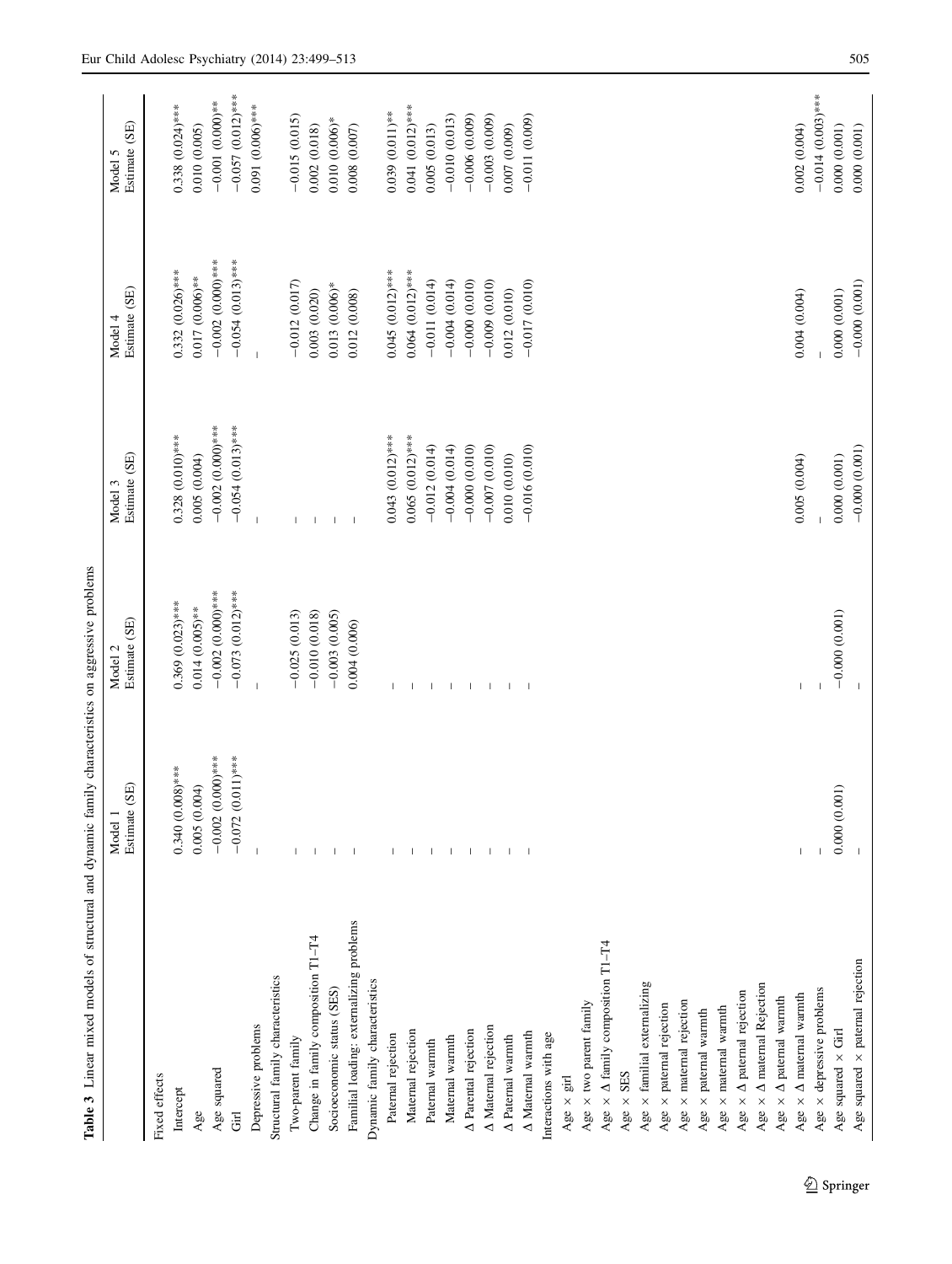<span id="page-7-0"></span>

|                                                                                                                                                                                     | (SE)<br>Model 1<br>Estimate | Estimate (SE)<br>Model 2 | Estimate (SE)<br>Model 3 | Estimate (SE)<br>Model 4 | Estimate (SE)<br>Model 5 |
|-------------------------------------------------------------------------------------------------------------------------------------------------------------------------------------|-----------------------------|--------------------------|--------------------------|--------------------------|--------------------------|
| Age squared $\times$ maternal rejection                                                                                                                                             |                             |                          | $0.001(0.001)*$          | $0.002(0.001)$ **        | 0.001 (0.001)            |
| Age squared $\times$ paternal warmth                                                                                                                                                |                             |                          | $-0.000(0.001)$          | $-0.000(0.001)$          | 0.000 (0.001)            |
| Age squared $\times$ maternal warmth                                                                                                                                                |                             |                          | $-0.000(0.001)$          | $-0.000(0.001)$          | $-0.000(0.001)$          |
| Age squared $\times$ $\Delta$ paternal rejection                                                                                                                                    |                             |                          | $-0.001(0.000)$ *        | $-0.001(0.000)*$         | $-0.001(0.000)$ **       |
| Age squared $\times$ $\Delta$ maternal rejection                                                                                                                                    |                             |                          | 0.000 (0.000)            | 0.000 (0.000)            | 0.000 (0.000)            |
| Age squared $\times$ $\Delta$ paternal warmth                                                                                                                                       |                             | I                        | 0.000 (0.000)            | $-0.000(0.000)$          | $-0.000(0.000)$          |
| Age squared $\times$ $\Delta$ maternal warmth                                                                                                                                       |                             | I                        | 0.000 (0.000)            | $-0.000(0.000)$          | $-0.000(0.000)$          |
| Age squared $\times$ depressive problems                                                                                                                                            |                             | Ī                        |                          |                          | $0.002(0.000)***$        |
| Random effects                                                                                                                                                                      |                             |                          |                          |                          |                          |
| AR1 diagonal                                                                                                                                                                        | $0.039(0.001)$ ***          | $0.039(0.001)$ ***       | $0.034(0.001)$ ***       | $0.033(0.001)$ ***       | n/a                      |
| AR1 rho                                                                                                                                                                             | $0.248$ $(0.028)***$        | $0.253(0.028)$ ***       | $0.202(0.029)$ ***       | $0.206$ $(0.029)$ ***    | $\mathbf{n}/\mathbf{a}$  |
| Variance intercept                                                                                                                                                                  | $0.016(0.001)$ ***          | $0.016(0.001)$ ***       | $0.012(0.001)$ ***       | $0.012(0.001)$ ***       | 0.013 (0.001)***         |
| Variance age                                                                                                                                                                        | $0.000(0.000)***$           | $0.000(0.000)***$        | $0.000(0.000)$ ***       | $0.000(0.000)$ **        | $0.000(0.000)$ **        |
| -2 Log Likelihood                                                                                                                                                                   | $-1401.53$                  | $-1505.65$               | $-1896.63$               | $-1922.33$               | $-2574.87$               |
| * $p < 0.05$ , ** $p < 0.01$ , *** $p < 0.001$ ; two-sided tests; $n/a$ not applicable due to the diagonal covariance structure for repeated measures that was required for model 5 |                             |                          |                          |                          |                          |

<sup>2</sup> Springer

Table 3 continued

Table 3 continued

In model 3, we examined the dynamic family effects on aggressive problems. Paternal and maternal rejection at age 10 was positively related to aggressive problems. Moreover, there was a positive interaction between the quadratic effect of age and maternal rejection, suggesting that the association between high maternal rejection at T1 and aggression decreased during adolescence, but showed a slight increase in late adolescence (see Fig. 2). In contrast, the association between low/average maternal rejection at T1 and aggressive problems increased initially, followed by a decrease in the second half of adolescence. There was also a significant quadratic age effect of changes in paternal rejection on aggressive problems. Figure [3](#page-8-0) shows that increasing levels of paternal rejection were associated with increased aggressive problems during the first half of adolescence, followed by a decrease at the end of adolescence. Stable or decreasing levels of paternal rejection



Fig. 1 Development of aggressive problems based on predicted values (model 2) during adolescence for low, average, and high socioeconomic status (SES)



Fig. 2 Development of aggressive problems based on predicted values (model 3) during adolescence for low, average, and high standardized scores in maternal rejection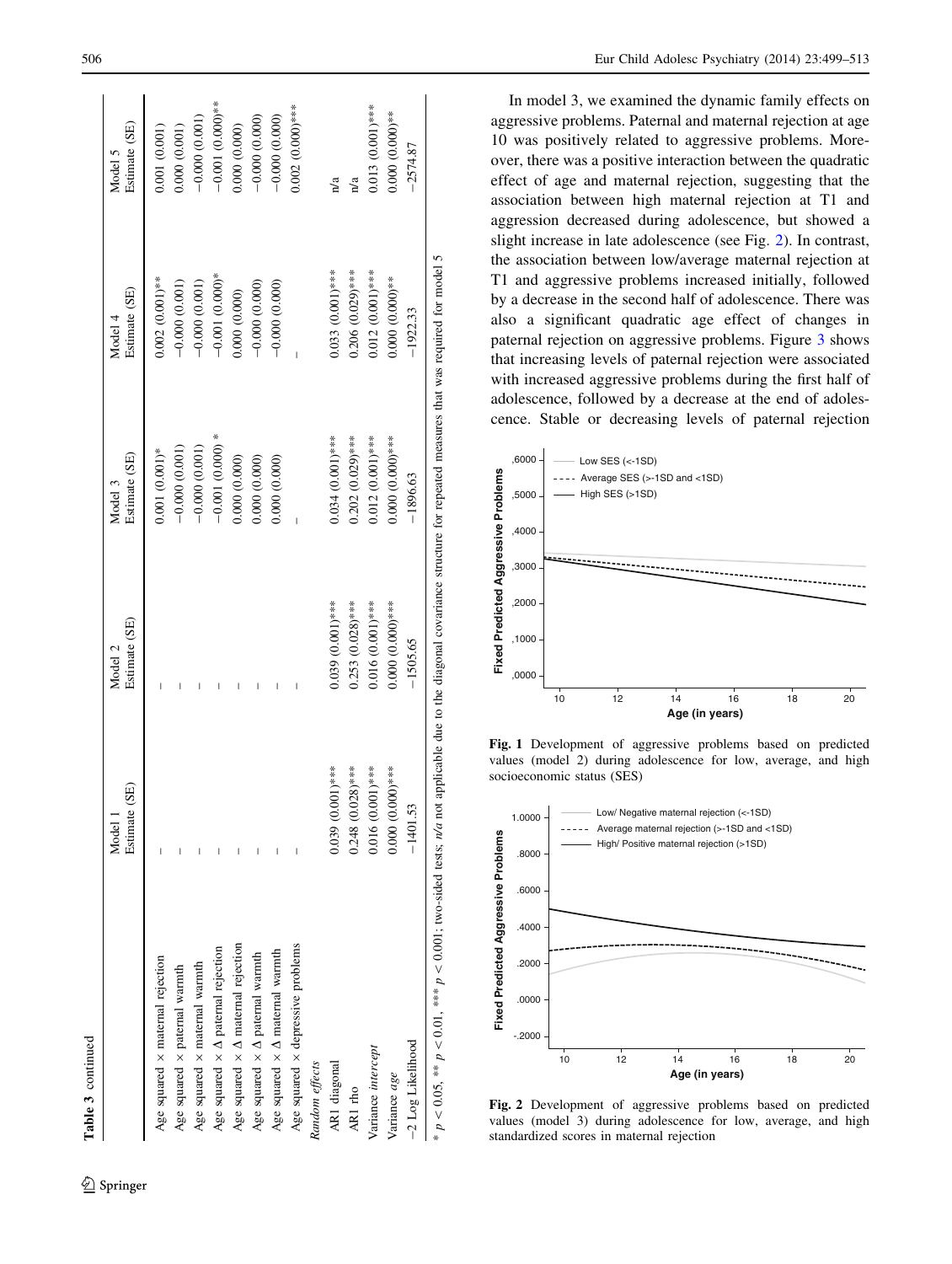<span id="page-8-0"></span>were associated with high levels of aggressive problems in preadolescence, but this association showed a linear decrease during adolescence. Random effects in model 3 also indicated more explained variance compared to model 1 as the variances in intercept and age decreased when adding the dynamic family characteristics.

In model 4, we examined the effects of structural and dynamic effects simultaneously. Except for the finding that higher SES was associated with more aggression, parameters did not differ in direction or significance. However, examining these clusters of effects simultaneously resulted in better overall model fit.

Finally, in model 5 we included the simultaneous development of depressive problems. As a result, a large part of the development in aggressive problems could be



Fig. 3 Development of aggressive problems based on predicted values (model 3) during adolescence for low, average, and high standardized difference scores of paternal rejection (T4–T1)



Fig. 4 Development of aggressive problems based on predicted values (model 5) during adolescence for low, average, and high levels of simultaneous depressive problems

explained by the intercept and development of depressive problems. In particular, as shown in Fig. 4, adolescents who had more depressive problems reported more aggressive problems during adolescence, whereas those who had fewer depressive problems reported also fewer aggressive problems. Of note, when controlling for depressive problems, (changes in) family composition and maternal rejection no longer had an effect on aggressive problems. Moreover, depressive problems explained additional variance between individuals as shown by the decrease in random effects.

## Linear mixed models: depressive problems

Table [4](#page-9-0) shows the maximum likelihood estimates and standard errors of the LMM analyses with depressive problems as the dependent variable. Participants rated themselves 0.32 on depressive problems at age 10. Age effects showed that the development of depression followed a curvilinear trend, with an initial increase in problems followed by a decrease in late adolescence. This trend was significantly stronger in girls than boys, as indicated by the significant *age squared x girl* interaction. For the random effects, we had to fit a different covariance structure compared to the model for aggressive problems and estimated the variance per wave and for the intercepts and slopes. Random effects suggested significant variance at each wave as well as significant differences in the intercepts and slopes between individuals.

In model 2, we added structural family effects to the model to predict the development of depressive problems. Only familial loadings of internalizing problems had a significant effect, indicating that higher familial loadings of internalizing problems were associated with more depressive problems.

In model 3, we added dynamic family characteristics. Paternal and maternal rejection was significantly associated with more depressive problems at age 10. Paternal and maternal warmth was associated with the development of depressive problems as indicated by the significant interactions with age. As shown in Fig. [5](#page-10-0), low paternal warmth was associated with more depressive problems at the onset of adolescence, but over time this association decreased. The association between maternal warmth and depressive problems showed a similar pattern although the initial differences in warmth appeared to have a weaker association with depressive problems (see Fig. [6](#page-10-0)). Furthermore, the positive *age x*  $\Delta$  *maternal rejection* interaction showed that depressive problems decreased over time when maternal rejection decreased, and increased slightly when maternal rejection increased (see Fig. [7](#page-10-0)). Finally, changes in paternal warmth were negatively associated with the development of depressive problems. As Fig. [8](#page-10-0) shows,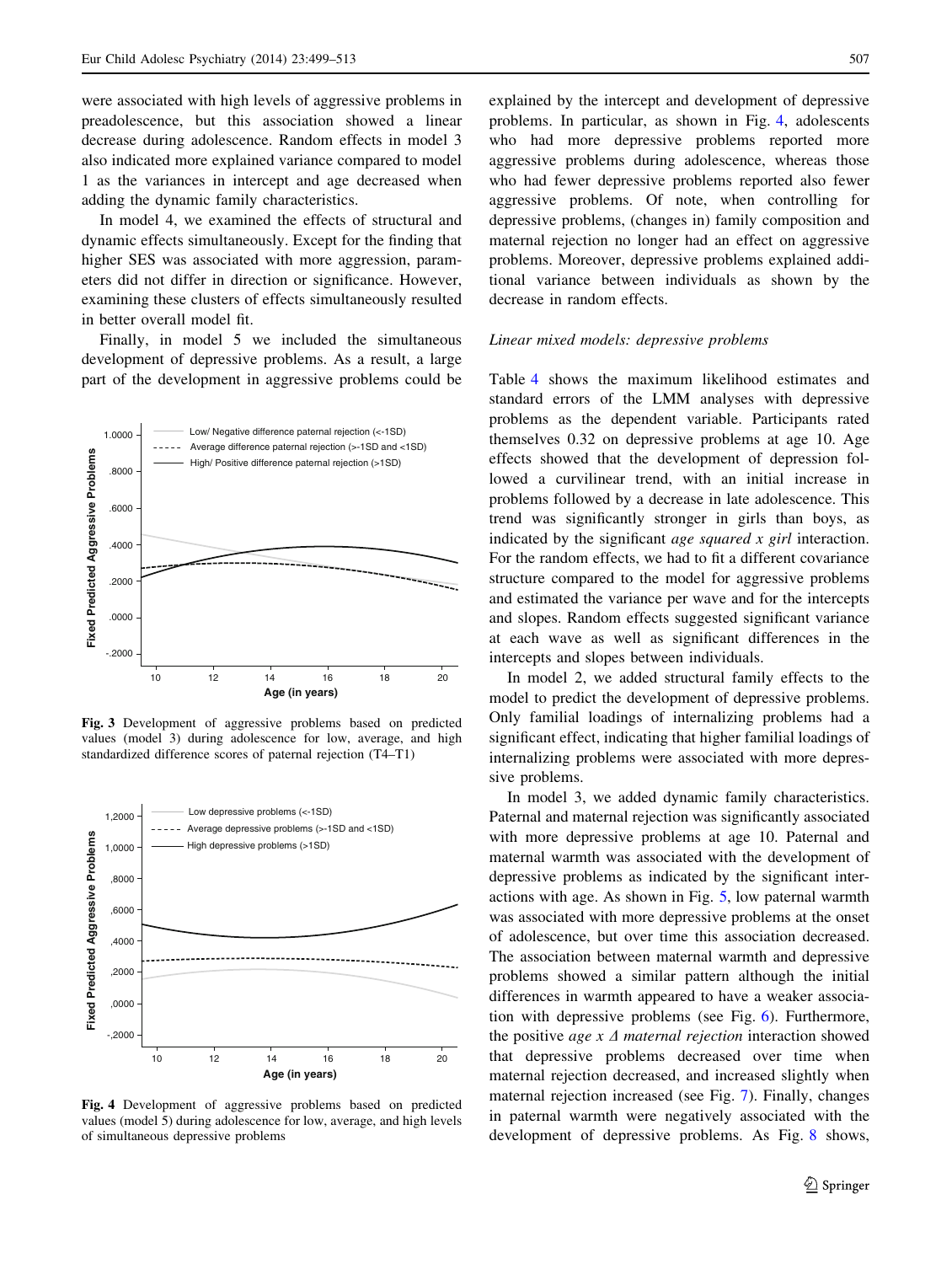<span id="page-9-0"></span>

|  |  |  |  |  |  |  |  |  | <b>Table 4</b> Linear mixed models of structural and dynamic family characteristics on depressive problems |  |  |  |
|--|--|--|--|--|--|--|--|--|------------------------------------------------------------------------------------------------------------|--|--|--|
|--|--|--|--|--|--|--|--|--|------------------------------------------------------------------------------------------------------------|--|--|--|

|                                                                        | Model 1<br>Estimate (SE)                             | Model 2<br>Estimate (SE)                   | Model 3<br>Estimate (SE)             | Model 4<br>Estimate (SE) | Model 5<br>Estimate (SE)            |
|------------------------------------------------------------------------|------------------------------------------------------|--------------------------------------------|--------------------------------------|--------------------------|-------------------------------------|
| Fixed effects                                                          |                                                      |                                            |                                      |                          |                                     |
| Intercept                                                              | $0.321(0.010)$ ***                                   | $0.352(0.027)$ ***                         | $0.318(0.012)$ ***                   | $0.324(0.031)$ ***       | $0.305(0.029)$ ***                  |
| Age                                                                    | 0.007(0.005)                                         | 0.011(0.006)                               | 0.006(0.005)                         | 0.012(0.007)             | 0.006(0.007)                        |
| Age squared                                                            | $-0.002(0.000)$ ***                                  | $-0.002(0.000)$ ***                        | $-0.002(0.001)$ ***                  | $-0.002(0.001)$ **       | $-0.001(0.001)$                     |
| Girl                                                                   | 0.012(0.014)                                         | 0.009(0.014)                               | 0.019(0.016)                         | 0.016(0.016)             | $0.042(0.015)$ **                   |
| Aggressive problems                                                    | $\overline{\phantom{0}}$                             |                                            |                                      |                          | $0.106(0.004)$ ***                  |
| Structural family characteristics                                      |                                                      |                                            |                                      |                          |                                     |
| Two-parent family                                                      | $\overline{\phantom{0}}$                             | $-0.027(0.015)$                            | $\overline{a}$                       | $-0.003(0.019)$          | 0.005(0.018)                        |
| Change in family composition T1-T4                                     | $\overline{\phantom{0}}$                             | $-0.011(0.021)$                            |                                      | $-0.004(0.024)$          | $-0.004(0.022)$                     |
| Socioeconomic status (SES)                                             | $\qquad \qquad -$                                    | $-0.007(0.006)$                            | $\overline{\phantom{0}}$             | 0.008(0.007)             | 0.003(0.007)                        |
| Familial loading internalizing problems                                | $\overline{\phantom{0}}$                             | $0.016(0.006)$ **                          |                                      | $0.015(0.007)*$          | $0.014(0.006)*$                     |
| Dynamic family characteristics                                         |                                                      |                                            |                                      |                          |                                     |
| Paternal rejection                                                     |                                                      |                                            | $0.030(0.012)*$                      | $0.032(0.013)*$          | 0.012(0.012)                        |
| Maternal rejection                                                     |                                                      |                                            | $0.056(0.013)$ ***                   | $0.056(0.013)$ ***       | $0.036(0.012)$ **                   |
| Paternal warmth                                                        |                                                      |                                            | $-0.065(0.014)$ ***                  | $-0.066(0.014)$ ***      | $-0.061(0.013)$ ***                 |
| Maternal warmth                                                        |                                                      | $\overline{\phantom{0}}$                   | $0.029(0.014)$ *                     | $0.028$ $(0.014)*$       | $0.028(0.013)*$                     |
| $\Delta$ Paternal rejection                                            |                                                      | $\overline{\phantom{0}}$                   | 0.011(0.010)                         | 0.014(0.010)             | 0.009(0.009)                        |
| $\Delta$ Maternal rejection                                            |                                                      |                                            | $-0.014(0.010)$                      | $-0.017(0.010)$          | $-0.012(0.009)$                     |
| $\Delta$ Paternal warmth                                               |                                                      | $\overline{\phantom{0}}$                   | $-0.001(0.010)$                      | 0.004(0.010)             | $-0.001(0.009)$                     |
| $\Delta$ Maternal warmth                                               |                                                      |                                            | $-0.010(0.010)$                      | $-0.016(0.010)$          | $-0.011(0.009)$                     |
| Interactions with age                                                  |                                                      |                                            |                                      |                          |                                     |
| Age $\times$ girl                                                      | $0.032(0.006)$ ***                                   | $0.033(0.007)$ ***                         | $0.035(0.007)$ ***                   | $0.036(0.007)$ ***       | $0.028(0.007)$ ***                  |
| Age $\times$ two parent                                                | $\overline{\phantom{0}}$                             | $-0.004(0.002)$                            |                                      | $-0.006(0.003)*$         | $-0.003(0.003)$                     |
| Age $\times$ $\Delta$ family composition T1-T4                         | -                                                    | $-0.001(0.003)$                            | $\overline{\phantom{0}}$             | $-0.002(0.003)$          | 0.001(0.003)                        |
| Age $\times$ SES                                                       | $\overline{\phantom{0}}$                             | $-0.001(0.001)$                            | -                                    | $-0.002(0.001)$          | $-0.001(0.001)$                     |
| Age $\times$ familial internalizing                                    | -                                                    | $-0.000(0.001)$                            |                                      | $-0.000(0.001)$          | $-0.000(0.001)$                     |
| Age $\times$ paternal rejection                                        | -                                                    | -                                          | $-0.000(0.002)$                      | 0.001(0.001)             | 0.003(0.002)                        |
| Age $\times$ maternal rejection                                        |                                                      |                                            | $-0.004(0.002)$                      | $-0.005(0.002)$ **       | $-0.004$ $(0.002)*$                 |
| Age x paternal warmth                                                  | -                                                    | -                                          |                                      | $0.006(0.002)$ **        |                                     |
|                                                                        | $\overline{\phantom{0}}$<br>$\overline{\phantom{0}}$ | $\overline{\phantom{0}}$                   | $0.005(0.002)*$<br>$-0.005(0.002)$ * | $-0.005(0.002)$ *        | $0.005(0.002)$ **                   |
| Age $\times$ maternal warmth<br>Age $\times \Delta$ paternal rejection |                                                      | $\overline{\phantom{0}}$<br>$\overline{a}$ |                                      |                          | $-0.005(0.002)*$<br>$-0.001(0.001)$ |
|                                                                        | $\overline{\phantom{0}}$                             |                                            | 0.001(0.001)                         | 0.001(0.001)             |                                     |
| Age $\times \Delta$ maternal rejection                                 | $\overline{\phantom{0}}$                             | $\overline{\phantom{0}}$                   | $0.006(0.001)$ ***                   | $0.005(0.002)$ **        | 0.003(0.001)                        |
| Age $\times \Delta$ paternal warmth                                    |                                                      |                                            | $-0.004(0.001)$ **                   | $-0.003(0.002)$ *        | $-0.002(0.001)$                     |
| Age $\times \Delta$ maternal warmth                                    | $\overline{\phantom{0}}$                             | $\overline{\phantom{0}}$                   | $-0.001(0.001)$                      | $-0.000(0.001)$          | $-0.000(0.001)$                     |
| Age squared $\times$ girl                                              | $-0.004(0.001)$ ***                                  | $-0.004(0.001)$ ***                        | $-0.004(0.001)$ ***                  | $-0.004(0.001)$ ***      | $-0.004(0.001)$ ***                 |
| Random effects                                                         |                                                      |                                            |                                      |                          |                                     |
| Variance wave 1                                                        | $0.056(0.002)$ ***                                   | $0.056(0.002)$ ***                         | $0.051(0.002)$ ***                   | $0.051(0.002)$ ***       | $0.045(0.002)$ ***                  |
| Variance wave 2                                                        | $0.049(0.002)$ ***                                   | $0.049(0.002)$ ***                         | $0.050(0.002)$ ***                   | $0.049(0.002)$ ***       | $0.047(0.002)$ ***                  |
| Variance wave 3                                                        | $0.056$ $(0.002)$ ***                                | $0.057\ (0.002)^{***}$                     | $0.056(0.003)$ ***                   | $0.056(0.003)$ ***       | $0.055(0.003)$ ***                  |
| Variance wave 4                                                        | $0.032(0.002)$ ***                                   | $0.031(0.002)$ ***                         | $0.029(0.003)$ ***                   | $0.029(0.003)$ ***       | $0.025(0.002)$ ***                  |
| Variance intercept                                                     | $0.030(0.002)$ ***                                   | $0.029(0.001)$ ***                         | $0.022(0.002)$ ***                   | $0.022(0.002)$ ***       | $0.016(0.001)$ ***                  |
| Variance age                                                           | $0.000(0.000)$ ***                                   | $0.000(0.000)$ ***                         | $0.000(0.000)$ ***                   | $0.000(0.000)$ ***       | $0.000(0.000)$ ***                  |
| -2 Log Likelihood                                                      | 1658.43                                              | 1486.27                                    | 631.81                               | 523.34                   | $-191.11$                           |

\*  $p < 0.05$ , \*\*  $p < 0.01$ , \*\*\*  $p < 0.001$ 

Two-sided tests

increases in warmth were associated with fewer depressive problems, whereas decreases in warmth were unrelated to changes in depressive problems. Random effects showed that adding dynamic family characteristics explained more variance in intercepts and slopes of depressive problems compared to model 1.

In model 4, we estimated the effect of structural and dynamic family effects simultaneously. Although the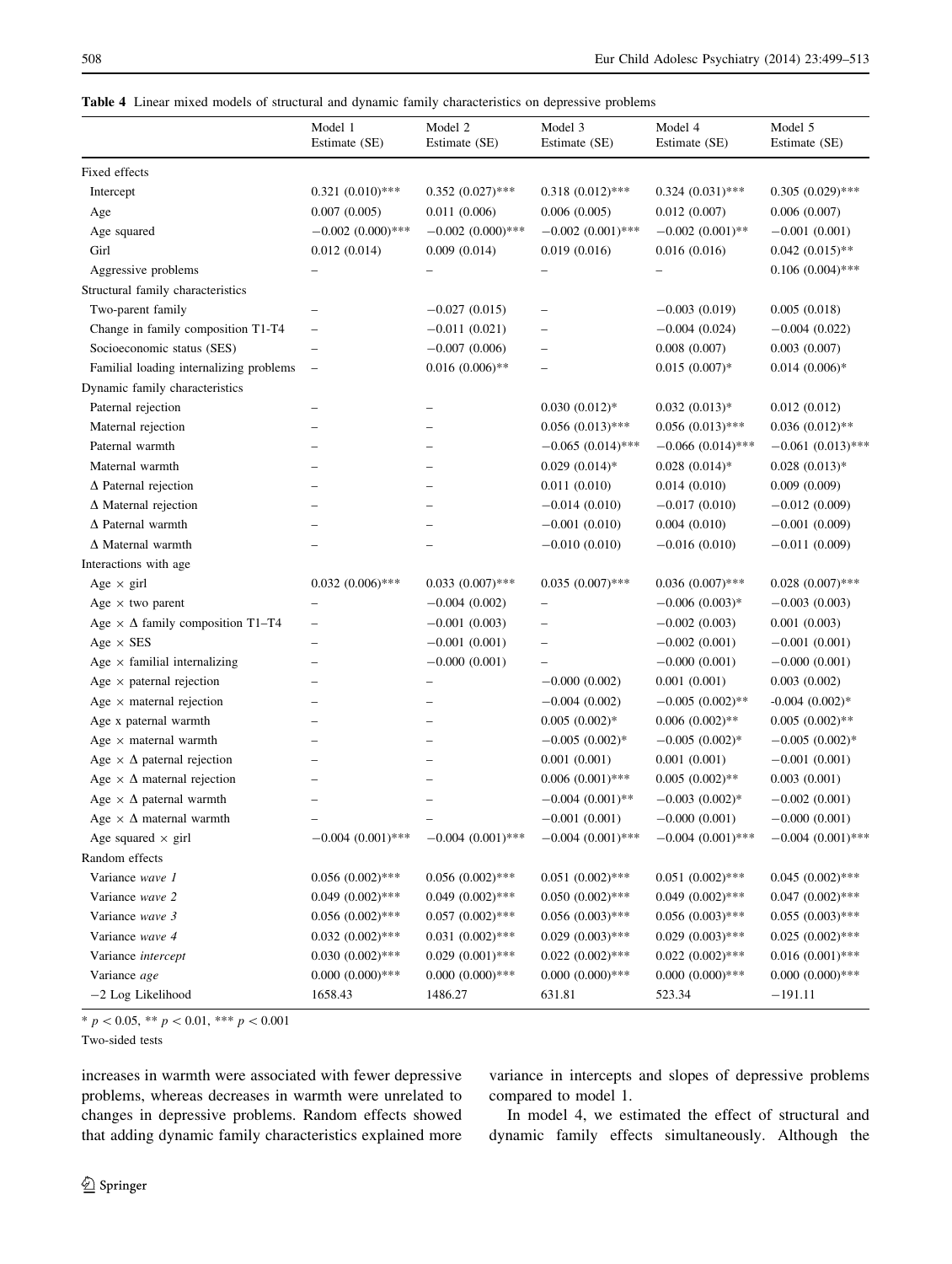<span id="page-10-0"></span>

Fig. 5 Development of depressive problems based on predicted values (model 3) during adolescence for low, average, and high levels of paternal warmth



Fig. 6 Development of depressive problems based on predicted values (model 3) during adolescence for low, average, and high levels of maternal warmth

direction and significance of the parameters remained largely unchanged, adding these family effects simultaneously increased model fit.

Finally, in model 5 we included the simultaneous development of aggressive problems. Importantly, aggressive problems were positively associated with depressive problems at age 10, but not with the development of depressive problems during adolescence (not included in Table [4](#page-9-0) because adding the interaction between age and aggressive problems did not improve model fit). Accounting for the development of aggression had also quite an impact on the other model estimates. While controlling for comorbid aggressive problems, the main effect of paternal rejection as well as effects of changes in maternal rejection and paternal warmth were no longer significantly associated with depressive problems.



Fig. 7 Development of depressive problems based on predicted values (model 3) during adolescence for low, average, and high

standardized difference scores of maternal rejection (T4–T1)



Fig. 8 Development of depressive problems based on predicted values (model 3) during adolescence for low, average, and high standardized difference scores in paternal warmth (T4–T1)

# Discussion

In the current study, we examined the role of structural and dynamic family characteristics on the development of aggressive and depressive problems during adolescence. Our analyses resulted in several important findings. First, as reported in previous research [[42–44\]](#page-14-0), we found that aggressive problems initially increased in adolescence, followed by a decrease. Girls and boys generally followed a similar pattern, although boys' aggressive problems decreased earlier and faster. Moreover, in line with previous TRAILS studies [[32,](#page-14-0) [45–47](#page-14-0)], depressive problems followed a curvilinear pattern, with an increase in the first half of adolescence, followed by a decrease in the second half. This pattern was stronger in girls compared to boys.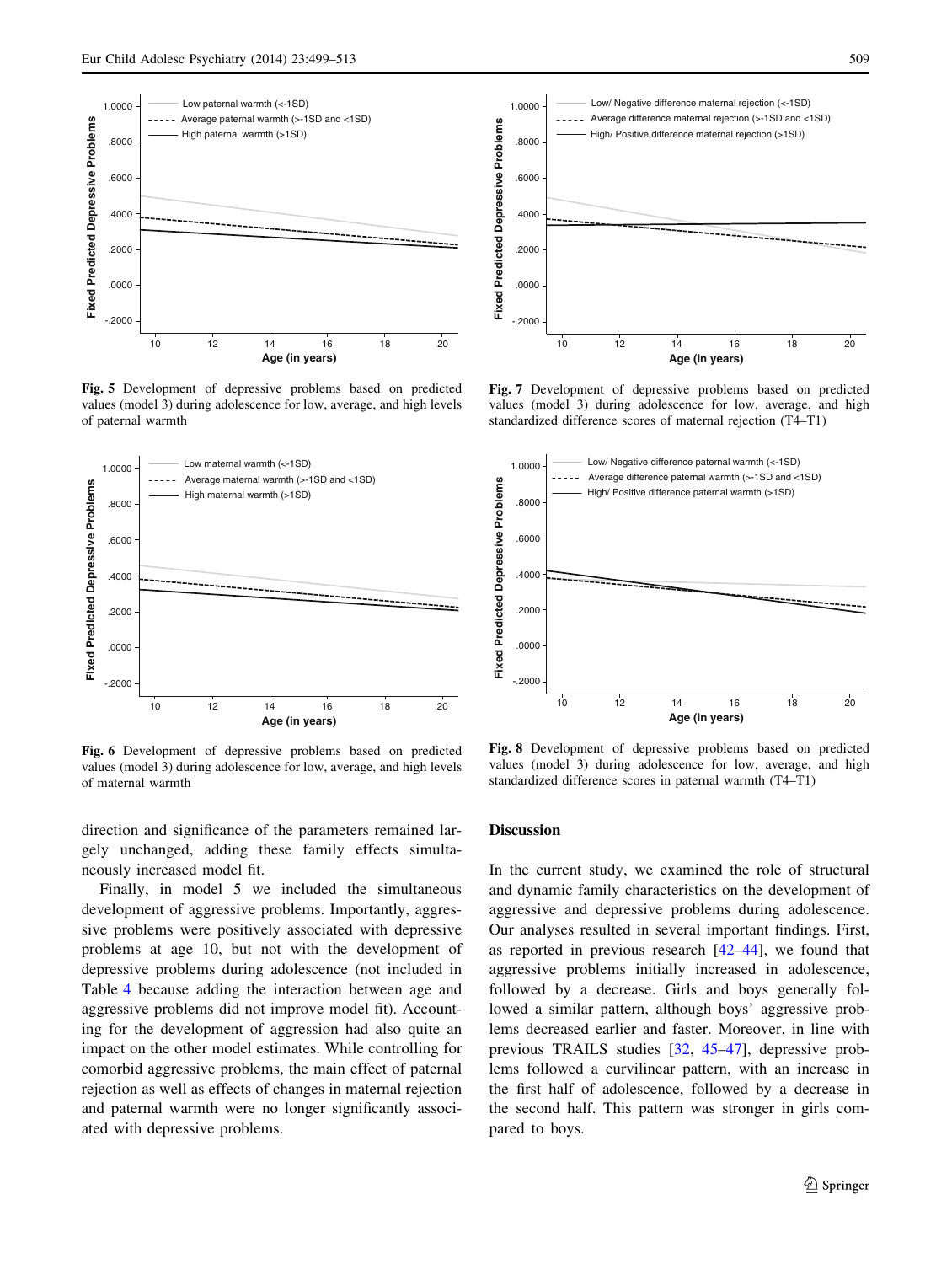### Aggressive problem development

In line with our first aim, we showed that dynamic family characteristics are independently associated with the development of aggressive above and beyond the effects of structural family characteristics. Having (and keeping) two biological parents and coming from a high socioeconomic status family were associated with decreases in aggressive problems. However, compared to the effects of (changes in) parental rejection, these factors only accounted for a small amount of explained variance in aggressive problems. Our findings thus suggest that structural family characteristics may not be as strongly correlated with problem development as we initially expected. If anything, the effects of some structural family characteristics (i.e., family composition) on problem development seem to be partially mediated by dynamic family characteristics and comorbid problem development. Although we did not empirically test this, theoretically it makes sense that unfavorable structural family characteristics are associated with bad parenting, which in turn is associated with problem development. Several studies support such a mediation model, showing that the effect of SES and maternal depression on educational outcomes and peer preference was mediated by parenting practices [[48,](#page-14-0) [49\]](#page-14-0). Future research may want to test this in more detail.

With regard to dynamic family characteristics, we showed that in particular parental rejection was associated with the development of aggressive problem, whereas parental warmth had no effect. There were also specific differences in maternal and paternal rejection. That is, maternal rejection in preadolescence was concurrently associated with aggressive problems, but this association decreased over time. However, increases in paternal rejection were associated with aggressive problems, whereas decreases in paternal rejection were related to decreases in aggressive problems. These findings are in line with our expectations and previous research in childhood [\[17](#page-13-0)]. Because we were not able to discern the causal relationships between parenting and problem development, it is difficult to interpret our findings in light of interventions that focus on changing the family environment and parenting skills in general population samples [[19,](#page-13-0) [50](#page-14-0)]. However, despite this causality issue, our findings offer an optimistic note: compared to structural family characteristics, those factors that are easier to change also seem to bear more fruit in counteracting aggressive problems.

## Depressive problem development

A similar picture can be painted for the results regarding depressive problem development. Only familial loadings of internalizing problems were related to higher levels of depressive problems at age 10, but were unrelated to the development of depressive problems. Instead, dynamic family characteristics accounted for a substantial amount of the variance in depressive problems during adolescence. Adolescents who perceived paternal and maternal rejection and less paternal warmth reported more depressive prob-lems at age [10,](#page-13-0) in line with earlier studies on these data [10, [27](#page-13-0), [28,](#page-14-0) [46\]](#page-14-0). However, the effects of maternal and paternal rejection on depressive problems decreased during adolescence. Furthermore, when maternal rejection decreased, adolescents' depressive problems also decreased over time. Although this finding may be important for intervention practices, it should be noted that this effect disappeared while accounting for the development in aggressive problems. This suggests that it is important to tackle both problems simultaneously as their development is heavily intertwined.

We also found that adolescents who perceived increases in paternal warmth during adolescence, also decreased in depressive problems. Despite previous observations that contact with parents decreases during adolescence [\[51](#page-14-0)], fathers appear to remain important for healthy behavioral development of their children in terms of the warmth they display. A possible explanation for this effect may be that fathers have changed their parenting styles in response to their child's problems [\[52](#page-14-0)]. Adolescents who had more depressive problems may thus have required more warmth from their fathers, in comparison to adolescents who had fewer depressive problems to begin with.

## Comorbid problem development

Finally, we showed that dynamic family characteristics affected problem development above and beyond comorbid problem development. Regarding this comorbidity, aggressive problems were a stable predictor of depressive problems over time, which is in line with previous studies [\[23](#page-13-0), [53](#page-14-0)]. Moreover, depressive problems were associated with aggressive problems over time and this effect followed a positive curvilinear trend. In particular, those high on depressive problems became more aggressive during adolescence, whereas those lower on depressive problems became also less aggressive. This supports the idea of diverging pathways of comorbid psychopathology: those who are worse off in one domain of psychopathology also become worse off in the other domain. Mechanisms of social selection and person–environment interactions may account for this behavioral development [[33\]](#page-14-0). On the one hand, individuals at risk for developing psychopathology may seek out risky environments that further enhance negative experiences and (comorbid) psychopathological problems. On the other hand, individuals with a more vulnerable personality may respond differently to stressors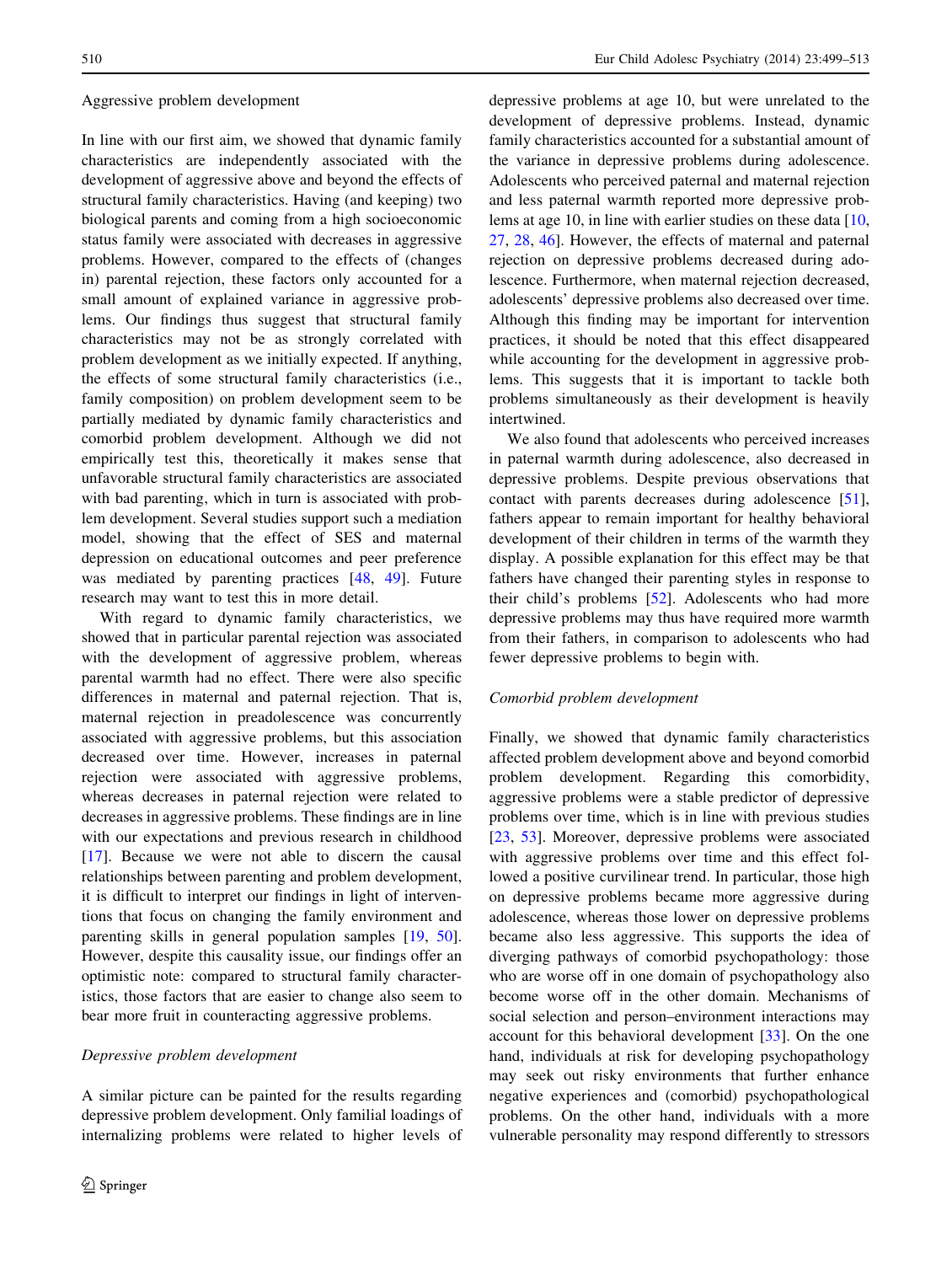in life and hence also show a wide range of psychopathological problems. For future research, it is thus important to examine which mechanism is at play when it comes to the comorbidity between aggressive and depressive problems.

In addition, the inclusion of aggressive problem development in explaining depressive problems accounted for the variance explained by several family effects, but not the other way around. Specifically, after controlling for aggressive problems, the effects of changes in maternal rejection and paternal warmth on depressive problems disappeared. Although this may have a methodological reason (i.e., over controlling), it could also indicate that changes in perceived parenting are associated with aggressive problems, which in turn are associated to depressive problems. Mediation analyses in a 'true' longitudinal design are needed to shine more light on this finding.

## **Limitations**

Our findings should be interpreted against the backdrop of several limitations. First, both perceived paternal and maternal rejection and aggressive and depressive problems were based on self-reports and may thus have led to a shared-method bias. In part, this may also explain the strong comorbidity between aggressive and depressive problems. However, with regard to perceived parenting, self-reports may be the best determinant. That is, even if children's perception of rejection or warmth is unjustified, these false perceptions may still, or because of this misperception, elicit aggressive or depressive problems. A second and related issue is that perceptions of parental rejection and warmth may depend upon personality [\[26](#page-13-0), [54](#page-14-0)]. It thus remains to be seen whether a more objective report of parenting (e.g., observations) would yield different results. Third, we were only able to assess paternal and maternal rejection and warmth in late childhood, but not earlier. Ideally, we would assess parenting also in early childhood given that research on attachment and parenting styles has shown that especially early rearing experiences shape individuals' way of coping with rejection and a lack of warmth [[6\]](#page-13-0). Still, we were able to show that even in adolescence perceived parenting and changes in perceived parenting were significantly associated with the development of aggressive and depressive problems. Fourth, we were unable to adequately examine whether changes in problem behaviors were also related to changes in parenting practices. For example, a recent study by De Haan et al. [[52\]](#page-14-0) showed that aggressive behaviors were related to changes in parental warmth and vice versa, indicating that parents may adjust their parenting styles in response to their child's behavior.

#### Future research and implications

For future research it may be important to follow the development of aggressive and depressive problems into early adulthood. Theories on the desistance of problem behavior (at least regarding aggressive problems) suggest that for most individuals problem behaviors are limited to adolescence [\[55](#page-14-0), [56\]](#page-14-0). Extending our findings to early adulthood can thus give insight into the persistence and desistance of the current trajectories of aggressive and depressive problems. Moreover, it would be important to see whether levels of rejection and warmth also seep through into relationships with peers and romantic partners. Previous studies indeed showed that childhood rearing experiences, including extreme forms such as child abuse and neglect, are associated with romantic relationships that are characterized by negative interactions and conflict [[57,](#page-14-0) [58](#page-14-0)]. In turn, the continuation of such relationships could keep individuals on a high stable (or even increasing) track of aggressive and depressive problems. This can be explained from an ecological systems model; rejection in one context may create expectations in other contexts and may as such have an impact on adjustment [[59\]](#page-14-0). For example, parental rejection may shape expectations about social interactions with others, and may lead to perceived rejection biases when interacting with peers. These biases may in turn lead to problems such as aggression and depression. Alternatively, effects of parental rejection may be tempered or exacerbated by rejection in other contexts [\[27](#page-13-0)]. Finally, when it comes to counteracting aggressive problems, our findings suggest that interventions aimed at increasing parental warmth may be less effective than targeting parental rejection. However, when the aim is to decrease depressive problems, both parental warmth and rejection should be targeted. Moreover, our findings suggest that there are specific nuances regarding differences in paternal and maternal parenting that could be helpful for practitioners. Whereas decreasing maternal rejection may be important to decrease depressive problems, in fathers only increases in warmth appear to have a positive effect.

# Conclusions

To summarize, we were able to assess the longitudinal association between (changes in) paternal and maternal rejection and warmth and the development of aggressive and depressive problems during adolescence in a large community sample. Above and beyond the effects of structural family characteristics, dynamic family characteristics were associated with concurrent aggressive and depressive problems and the development of aggressive and depressive problems in adolescence.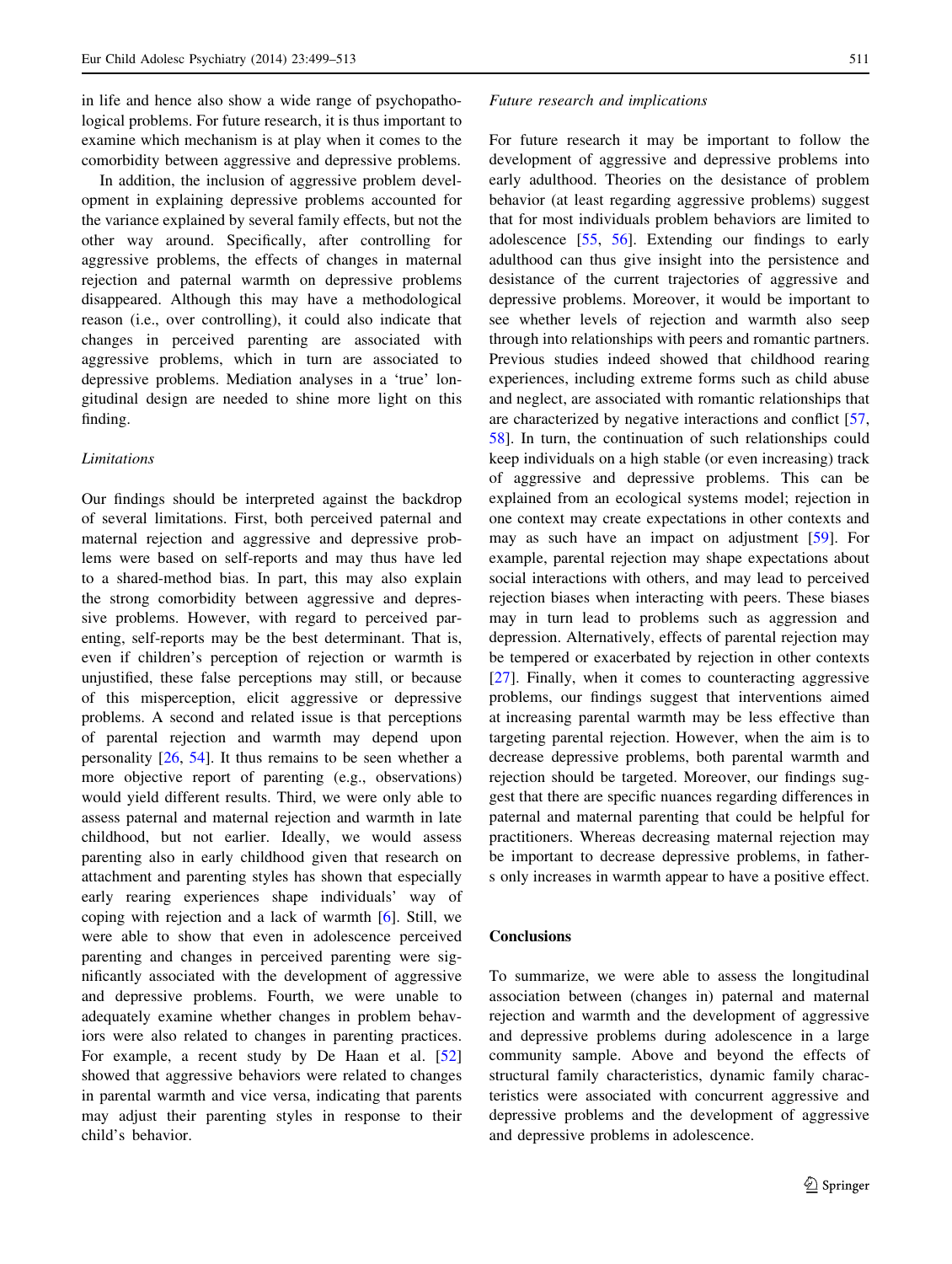<span id="page-13-0"></span>Acknowledgments This research is part of the TRacking Adolescents' Individual Lives Survey (TRAILS). Participating centers of TRAILS include various departments of the University Medical Center and University of Groningen, the Erasmus University Medical Center Rotterdam, the University of Utrecht, the Radboud Medical Center Nijmegen, and the Parnassia Bavo group, all in the Netherlands. TRAILS has been financially supported by various grants from the Netherlands Organization for Scientific Research NWO (Medical Research Council program grant GB-MW 940-38-011; ZonMW Brainpower grant 100-001-004; ZonMw Risk Behavior and Dependence grants 60-60600-97-118; ZonMw Culture and Health grant 261-98-710; Social Sciences Council medium-sized investment grants GB-MaGW 480-01-006 and GB-MaGW 480-07-001; Social Sciences Council project grants GB-MaGW 452-04-314 and GB-MaGW 452-06-004; NWO large-sized investment grant 175.010.2003.005; NWO Longitudinal Survey and Panel Funding 481-08-013), the Dutch Ministry of Justice (WODC), the European Science Foundation (EuroSTRESS project FP-006), Biobanking and Biomolecular Resources Research Infrastructure BBMRI-NL (CP 32), the participating universities, and Accare Center for Child and Adolescent Psychiatry. We are grateful to all adolescents, their parents and teachers who participated in this research and to everyone who worked on this project and made it possible.

Conflicts of interest Dr. Verhulst is a contributing author of the Achenbach System of Empirically Based Assessment, from which he receives remuneration. Drs. Sijtsema, Oldehinkel, Veenstra, and Ormel report no financial interests or potential conflicts of interest.

#### References

- 1. Dekovic M, Buist KL, Reitz E (2004) Stability and changes in problem behavior during adolescence: latent growth analysis. J Youth Adolesc 33(1):1–12. doi[:10.1023/a:1027305312204](http://dx.doi.org/10.1023/a:1027305312204)
- 2. Leve LD, Kim HK, Pears KC (2005) Childhood temperament and family environment as predictors of internalizing and externalizing trajectories from ages 5 to 17. J Abnorm Child Psychol 33:505–520. doi[:10.1007/s10802-005-6734-7](http://dx.doi.org/10.1007/s10802-005-6734-7)
- 3. Davies PT, Cummings EM, Winter MA (2004) Pathways between profiles of family functioning, child security in the interparental subsystem, and child psychological problems. Dev Psychopathol 16:525–550
- 4. Lindenberg S (1996) Continuities in the theory of social production functions. In: Ganzeboom H, Lindenberg S (eds) Verklarende Sociologie. Thesis Publishers, Amsterdam, pp 169–184
- 5. Williams KD (2007) Ostracism. Annu Rev Psychol 58:425–452. doi:[10.1146/annurev.psych.58.110405.085641](http://dx.doi.org/10.1146/annurev.psych.58.110405.085641)
- 6. Belsky J, Steinberg L, Draper P (1991) Childhood experience, interpersonal development, and reproductive strategy—an evolutionary—theory of socialization. Child Dev 62:647–670
- 7. Buschgens CJM, van Aken MAG, Swinkels SHN, Ormel J, Verhulst FC, Buitelaar JK (2010) Externalizing behaviors in preadolescents: familial risk to externalizing behaviors and perceived parenting styles. Eur Child Adolesc Psychiatry 19:567–575. doi[:10.1007/s00787-009-0086-8](http://dx.doi.org/10.1007/s00787-009-0086-8)
- 8. Hale WW, Van Der Valk I, Engels R, Meeus W (2005) Does perceived parental rejection make adolescents sad and mad? The association of perceived parental rejection with adolescent depression and aggression. J Adolesc Health 36:466–474. doi:[10.](http://dx.doi.org/10.1016/j.jadohealth.2004.04.007) [1016/j.jadohealth.2004.04.007](http://dx.doi.org/10.1016/j.jadohealth.2004.04.007)
- 9. McLeod BD, Weisz JR, Wood JJ (2007) Examining the association between parenting and childhood depression: a meta-analysis. Clin Psychol Rev 27:986–1003. doi:[10.1016/j.cpr.2007.03.001](http://dx.doi.org/10.1016/j.cpr.2007.03.001)
- 10. Ganzeboom HBG, Treiman DJ (1996) Internationally comparable measures of occupational status for the 1988 international standard classification of occupations. Soc Science Res 25:201–239. doi:[10.1006/ssre.1996.0010](http://dx.doi.org/10.1006/ssre.1996.0010)
- 11. Branje SJT, Hale WW, Frijns T, Meeus WHJ (2010) Longitudinal associations between perceived parent-child relationship quality and depressive symptoms in adolescence. J Abnorm Child Psychol 38:751–763. doi[:10.1007/s10802-010-9401-6](http://dx.doi.org/10.1007/s10802-010-9401-6)
- 12. Keiley MK, Bates JE, Dodge KA, Pettit GS (2000) A crossdomain growth analysis: externalizing and internalizing behaviors during 8 years of childhood. J Abnorm Child Psychol 28:161–179. doi[:10.1023/a:1005122814723](http://dx.doi.org/10.1023/a:1005122814723)
- 13. MacPhee AR, Andrews JJW (2006) Risk factors for depression in early adolescence. Adolesc 41:435–466
- 14. Amone-P'Olak K, Burger H, Ormel J, Huisman M, Verhulst FC, Oldehinkel AJ (2009) Socioeconomic position and mental health problems in pre- and early-adolescents. Soc Psychiatry Psychiatr Epidemiol 44:231–238. doi:[10.1007/s00127-008-0424-z](http://dx.doi.org/10.1007/s00127-008-0424-z)
- 15. Aneshensel CS, Sucoff CA (1996) The neighborhood context of adolescent mental health. J Health Soc Behav 37:293–310. doi:[10.2307/2137258](http://dx.doi.org/10.2307/2137258)
- 16. Kendler KS, Prescott CA, Myers J, Neale MC (2003) The structure of genetic and environmental risk factors for common psychiatric and substance use disorders in men and women. Arch Gen Psychiatry 60:929–937. doi:[10.1001/archpsyc.60.9.929](http://dx.doi.org/10.1001/archpsyc.60.9.929)
- 17. Lengua LJ (2006) Growth in temperament and parenting as predictors of adjustment during children's transition to adolescence. Dev Psychol 42:819–832. doi:[10.1037/0012-1649.42.5.](http://dx.doi.org/10.1037/0012-1649.42.5.819) [819](http://dx.doi.org/10.1037/0012-1649.42.5.819)
- 18. Veenstra R, Lindenberg S, Verhulst FC, Ormel J (2009) Childhood-limited versus persistent antisocial behavior why do some recover and others do not? The TRAILS study. J Early Adolesc 29:718–742. doi[:10.1177/0272431608325501](http://dx.doi.org/10.1177/0272431608325501)
- 19. DeVore ER, Ginsburg KR (2005) The protective effects of good parenting on adolescents. Curr Opin Pediatr 17:460–465. doi:[10.](http://dx.doi.org/10.1097/01.mop.0000170514.27649.c9) [1097/01.mop.0000170514.27649.c9](http://dx.doi.org/10.1097/01.mop.0000170514.27649.c9)
- 20. Hawkins JD, Catalano RF, Kosterman R, Abbott R, Hill KG (1999) Preventing adolescent health-risk behaviors by strengthening protection during childhood. Arch Pediatr Adolesc Med 153:226–234
- 21. Angold A, Costello EJ, Erkanli A (1999) Comorbidity. J Child Psychol Psychiatry 40:57–87. doi[:10.1017/s0021963098003448](http://dx.doi.org/10.1017/s0021963098003448)
- 22. Zoccolillo M (1992) Coocurrence of conduct disorder and its adult outcomes with depressive and anxiety disorders – A review. J Am Acad Child Adolesc Psychiatry 31:547–556. doi[:10.1097/](http://dx.doi.org/10.1097/00004583-199205000-00024) [00004583-199205000-00024](http://dx.doi.org/10.1097/00004583-199205000-00024)
- 23. Mason WA, Kosterman R, Hawkins JD, Herrenkohl TI, Lengua LJ, McCauley E (2004) Predicting depression, social phobia, and violence in early adulthood from childhood behavior problems. J Am Acad Child Adolesc Psychiatry 43:307–315. doi[:10.1097/](http://dx.doi.org/10.1097/01.chi.0000108623.24694.b4) [01.chi.0000108623.24694.b4](http://dx.doi.org/10.1097/01.chi.0000108623.24694.b4)
- 24. Gallarin M, Alonso-Arbiol I (2012) Parenting practices, parental attachment and aggressiveness in adolescence: a predictive model. J Adolesc 35:1601–1610. doi:[10.1016/j.adolescence.2012.](http://dx.doi.org/10.1016/j.adolescence.2012.07.002) [07.002](http://dx.doi.org/10.1016/j.adolescence.2012.07.002)
- 25. Akse J, Hale WW, Engels R, Raaijmakers QAW, Meeus WHJ (2004) Personality, perceived parental rejection and problem behavior in adolescence. Soc Psychiatry Psychiatr Epidemiol 39:980–988. doi[:10.1007/s00127-004-0834-5](http://dx.doi.org/10.1007/s00127-004-0834-5)
- 26. Oldehinkel AJ, Veenstra R, Ormel J, de Winter AF, Verhulst FC (2006) Temperament, parenting, and depressive symptoms in a population sample of preadolescents. J Child Psychol Psychiatry 47:684–695. doi[:10.1111/j.1469-7610.2005.01535.x](http://dx.doi.org/10.1111/j.1469-7610.2005.01535.x)
- 27. Sentse M, Lindenberg S, Omvlee A, Ormel J, Veenstra R (2010) Rejection and acceptance across contexts: parents and peers as risks and buffers for early adolescent psychopathology. The